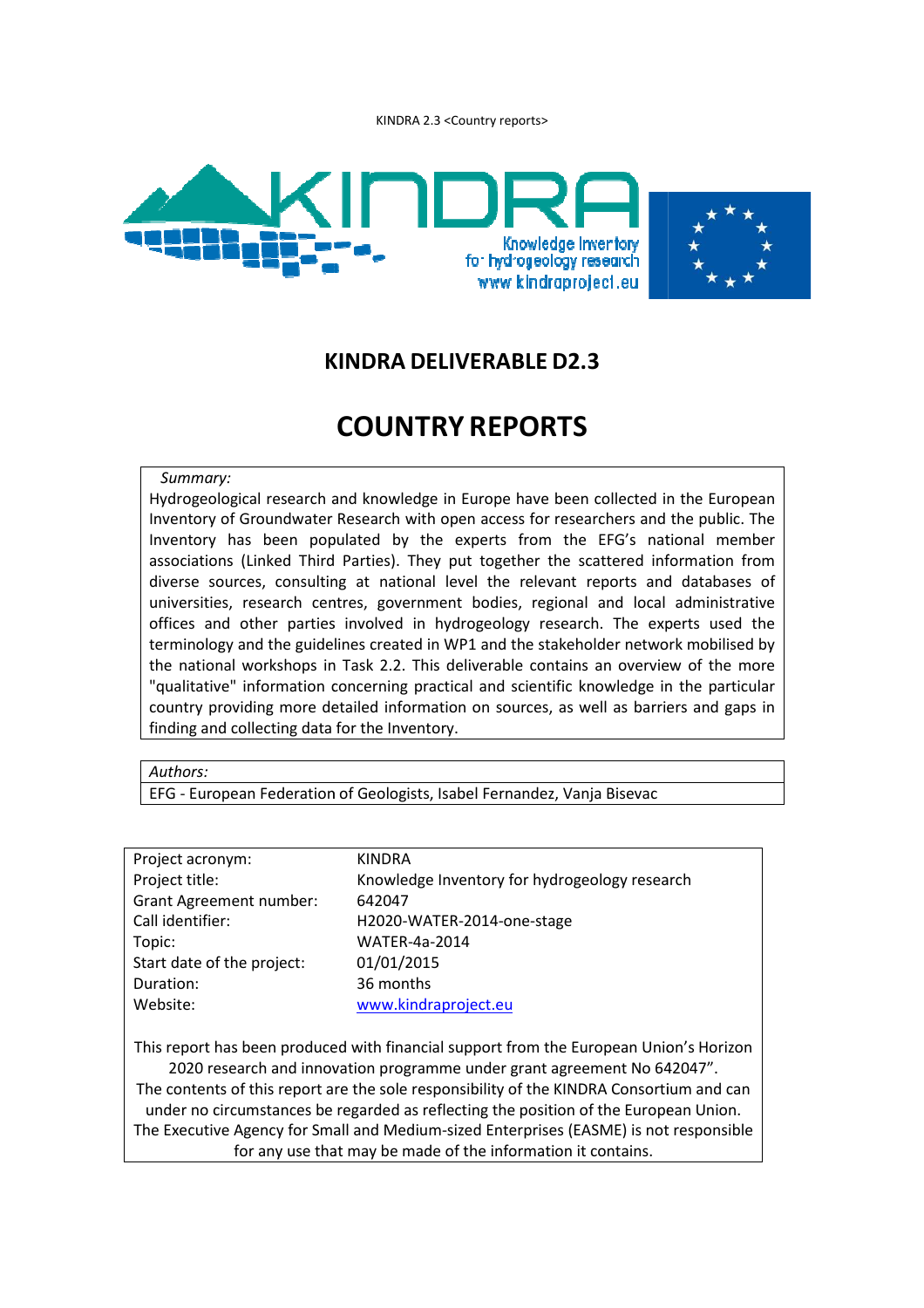# Table of Contents

| Figure 1. Research and knowledge classes identified in the KINDRA project 4                                                                                                     |
|---------------------------------------------------------------------------------------------------------------------------------------------------------------------------------|
| Table 1. Summary of the Inventory data collection and the total number of entries until the<br>31 December 2016, along with the names of reporters (the countries are listed in |
| Table 2. Summary of the most important sources of information per country.  8                                                                                                   |
| Table 3. Summary of the data sources with the numbers of entries reported by the LTPs 11                                                                                        |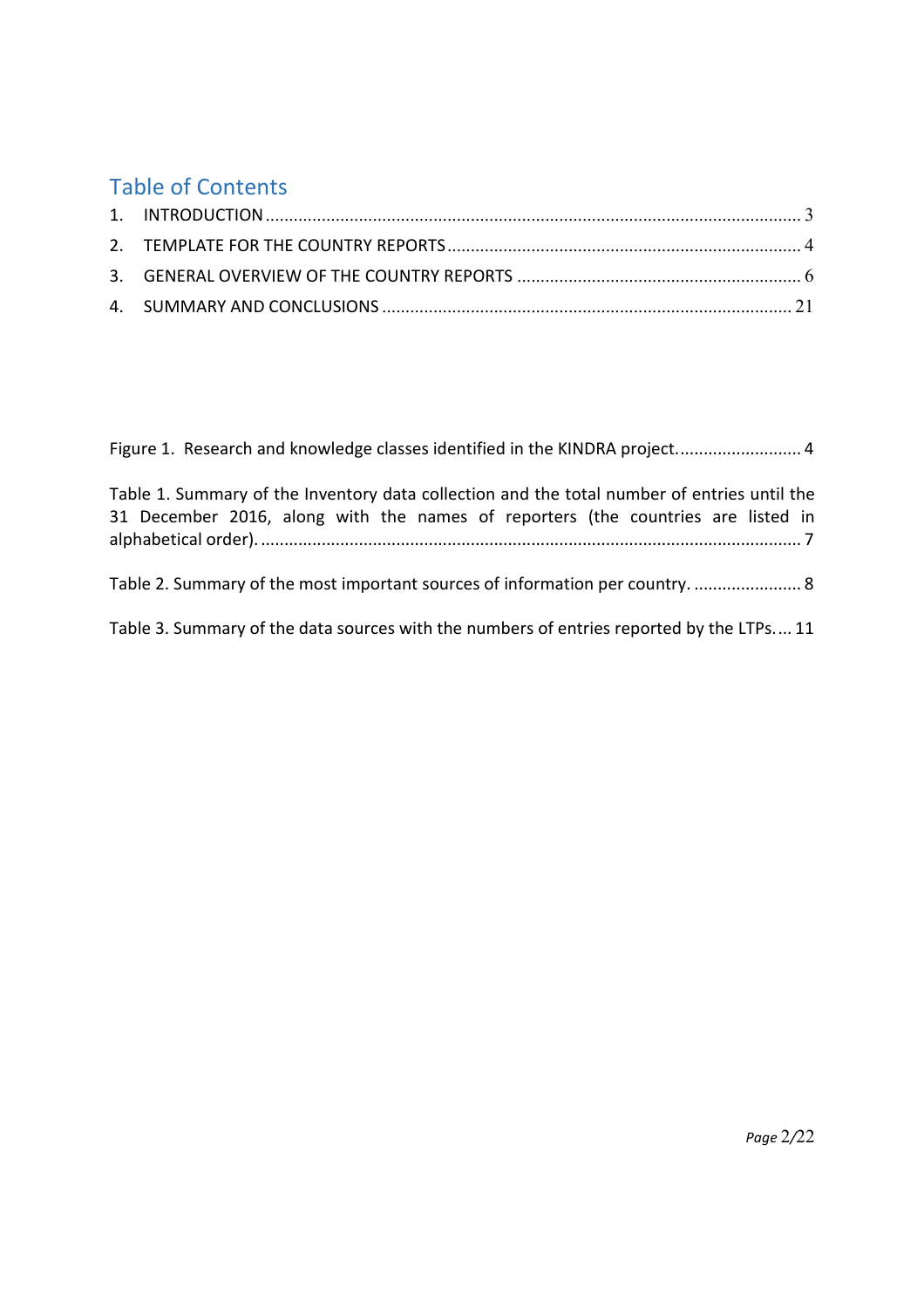## **1. INTRODUCTION**

One of the main objectives of the KINDRA project is the Europe-wide assessment and data collection of existing groundwater-related practical and scientific knowledge focusing on international (in EU dimensions), national and regional activities in a format suitable for further use even after the objectives of the project will be achieved.

Hydrogeology-related knowledge has been reported in an online Inventory with open access for researchers and the public. This work has been implemented by the European Federation of Geologists Linked Third Parties (20 National Associations) participating in the project. They put together the scattered hydrogeology-related information from diverse sources, consulting at national level the relevant reports and databases of universities, research centres, government bodies, territorial administrative offices and other parties involved in hydrogeology research, using the terminology and the guidelines created in WP 1 and the stakeholder network mobilised by the national workshops in Task 2.2.

The recent deliverable contains the overview of the more "qualitative" information concerning practical and scientific knowledge in the particular country providing more detailed information on source, as well as barriers and gaps in finding and collecting data for the Inventory. The missing data for UK, Ireland and Switzerland, as explained further in the text, will be provided in the updated version of this deliverable as soon as these data become available (no later by the end of June 2017).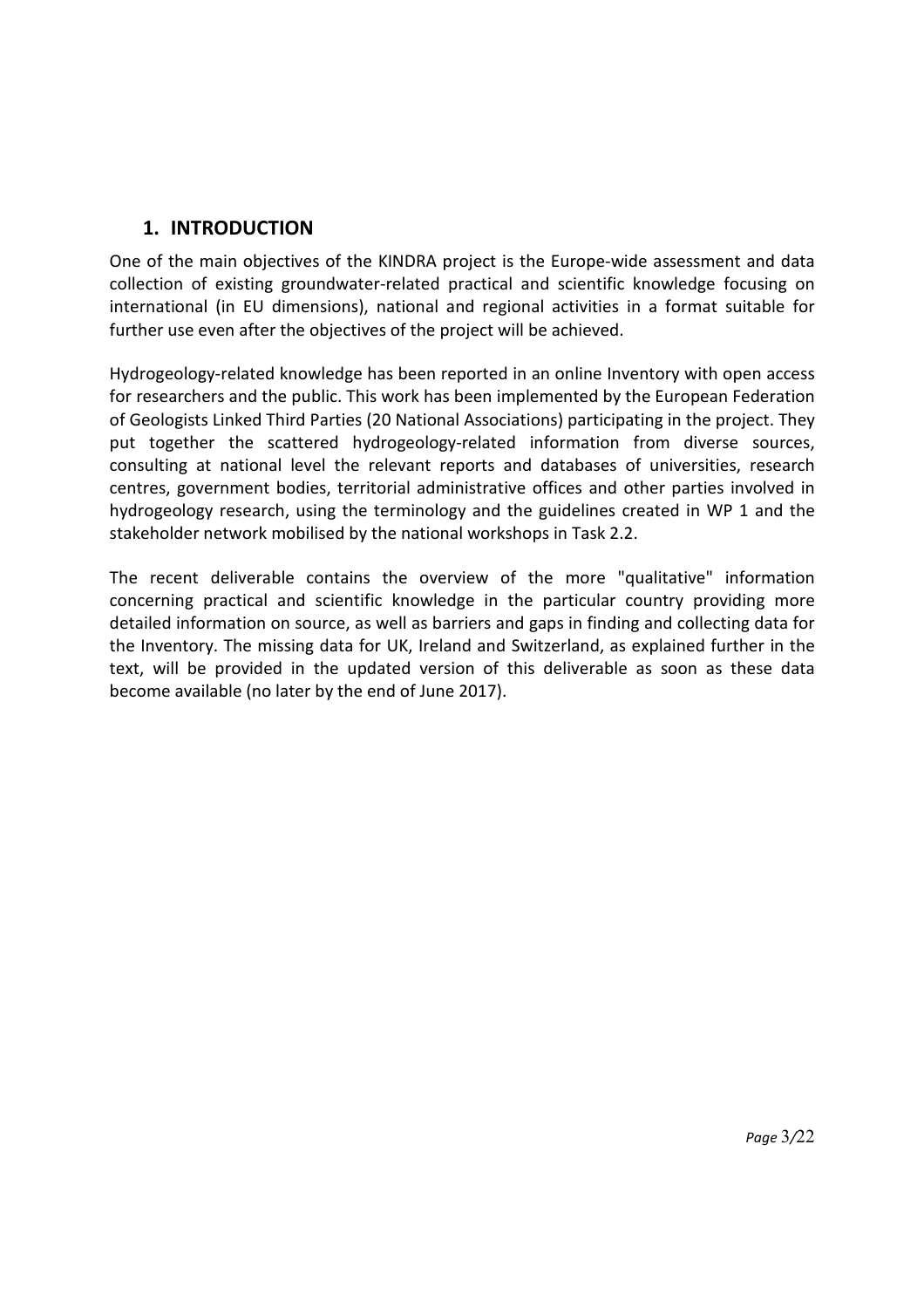## **2. TEMPLATE FOR THE COUNTRY REPORTS**

The European Federation of Geologists (EFG) members, National Associations representing 21 European countries (EFG Linked Third Parties, LTPs), were asked to provide the "Country report" related to their work on the European Inventory of Groundwater Research (Inventory further in the text) over the last months. For this action, EFG provided the data collection template with the aim of obtaining "qualitative" information related to practical and scientific hydrogeology-related knowledge on European level. The template consists of the following sections:

- 1. **Introduction** the LTPs were asked to provide a short overview on the data uploaded to the Inventory, along with the time consumed for this action.
- 2. **Source of information** the LTPs were asked to provide the main source of information used during the data collection with special focus on:
	- 2.1. Institutions dealing with groundwater research/survey
	- 2.2. Groundwater monitoring, availability of data
	- 2.3. Journals/archives focused on hydrogeology
- 3. Type of information the LTPs were asked to explain based on what they grouped the information into the formerly identified research and knowledge classes (Figure 1).



Figure 1. Research and knowledge classes identified in the KINDRA project.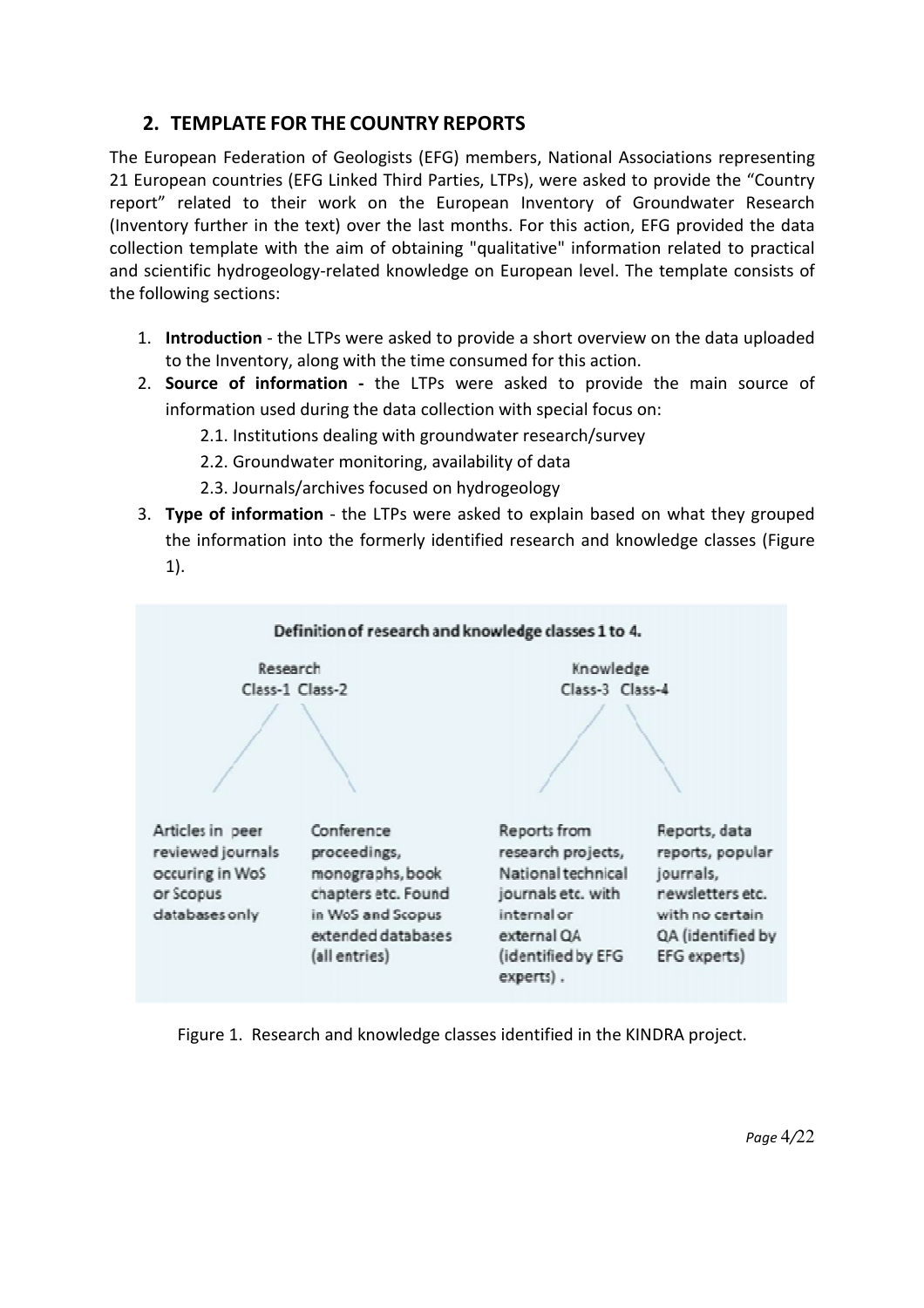- 4. **Topics** the LTPs were asked to indicate how many entries in the Inventory they made for each of the following categories:
	- 4.1. National databases
	- 4.2. National and local reports containing facts and data
	- 4.3. Hydrogeological maps
	- 4.4. Technical reports, guidelines, manuals, etc.
	- 4.5. Books and book chapters
	- 4.6. Position papers and/or important papers on PR journals
	- 4.7. Others

5. **Barriers to find data** - the LTPs were asked to indicate the barriers for finding certain types of data, for example: confidential, copyright issues, language, etc.

6. **Gaps in finding the information** - at the end of the report the LTPs were asked to provide their opinion on gaps in finding the information and suggestions how to fill these gaps.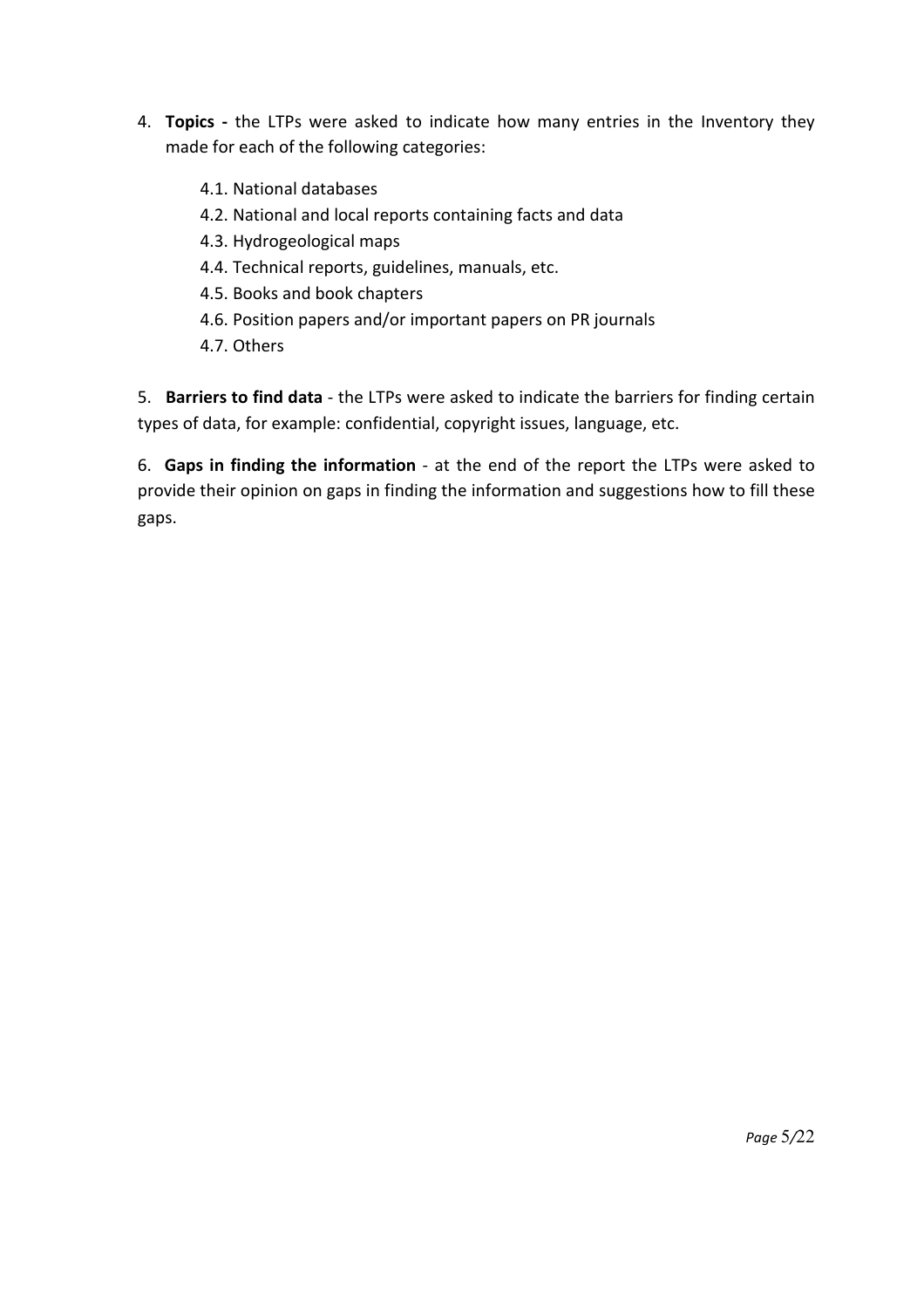## **3. GENERAL OVERVIEW OF THE COUNTRY REPORTS**

In the introduction section the EFG LTPs pointed out the importance of the Inventory as a useful tool for collecting the knowledge in hydrogeology. They provided information on the total number of the entries, frequently mentioning that this number is not final and will increase, since the input action for some of the LTPs is still ongoing.

Although the Inventory interface has been recently improved and became even more user friendly, some of the experts still find it difficult to work with. Due to that reason, the time required for the entries comparing with the total number of entries varies a lot from expert to expert (15-45 minutes). It is also very important to mention that the phase of gathering the data (e.g. literature studies, visits to various institutes and companies dealing with hydrogeology) took most of the experts' working hours, especially for the publications on national languages which needed the translation of the relevant parts to English (e.g. abstract). Despite all difficulties they were facing, most of the LTPs have reached or are on the right way to fulfill the expected 50-100 entries by country. These numbers were set up by EFG, coordinator of this action. Table 1 summarises the number of the EIGR entries together with the name(s) of the reporters. Additionally and due to the lack of human resources in 2016 since the work involved was greater than they believed it to be when the project was first outlined and because such work is not easily compatible with their usual methods of working, the Ireland, the Switzerland and the UK decided, in agreement with EFG, to execute KINDRA tasks during the 2017. These include both organization of the KINDRA National workshop and Inventory population together with accompanying reports. The new deadline set for NA to reach the number of 50 publication is 17 February 2017.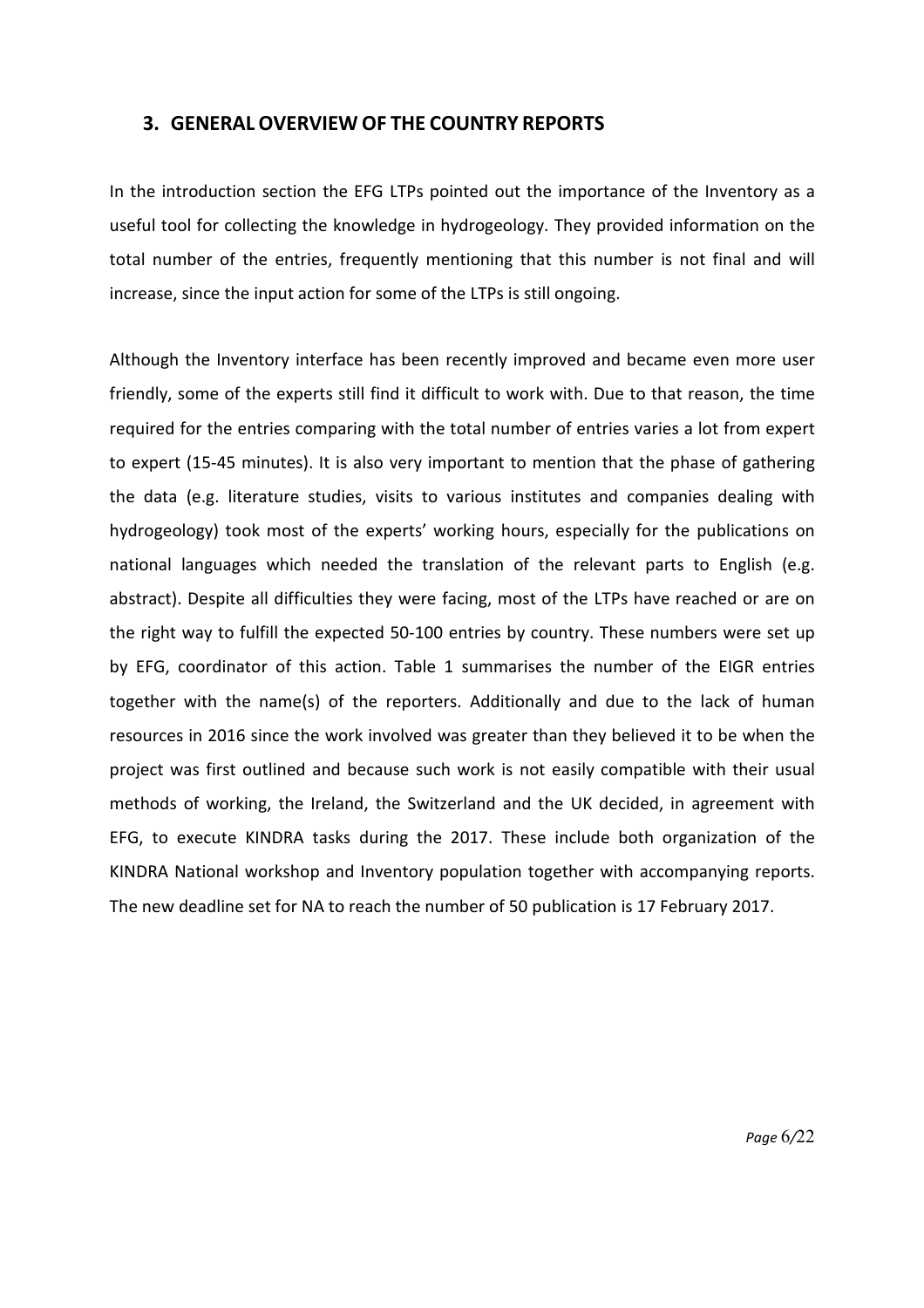Table 1. Summary of the Inventory data collection and the total number of entries until the 31 December 2016, along with the names of reporters (the countries are listed in alphabetical order).

| Country              | Reporter(s)              | Total no.<br>of entries |
|----------------------|--------------------------|-------------------------|
|                      |                          |                         |
| Belgium/<br>1.       | Alain Dassargues         | 29                      |
| Luxembourg           | Dirk De Coster           |                         |
|                      | Nuno da Silva            |                         |
| Croatia<br>2.        | Kosta Urumovic           | 5                       |
| 3.<br>Czech Republic | Petr Novák               | 773                     |
|                      | Michal Vaněček           |                         |
| Denmark<br>4.        | Lisbeth Flindt Jørgensen | 32                      |
| Finland<br>5.        | Ulpu Väisänen            | 112                     |
| 6.<br>France         | Marina Alazard           | 97                      |
| 7.<br>Germany        | <b>Walter Lenz</b>       | 16                      |
| 8.<br>Greece         | Triantafyllos Kaklis     | 14                      |
| 9.<br>Hungary        | Ágnes Kriván             | 13                      |
|                      | Péter Scharek            |                         |
| 10. Ireland          | Moe Henning              | 6 (Report in 2017)      |
| 11. Italy            | Del Bon Andrea           | 99                      |
| 12. Netherlands      | Jan Stafleu              | 52                      |
| 13. Poland           | Marta Dendys             | 50                      |
|                      | Magdalena Tyszer         |                         |
| 14. Portugal         | Monica Sousa             | 58                      |
| 15. Slovenia         | Mihael Brenčič           | 62                      |
| 16. Serbia           | Vesna Ristic             | 98                      |
| 17. Spain            | Miguel Bordallo          | 51                      |
| 18. Switzerland      | Pierre Christie          | 0 (Report in 2017)      |
| 19. Ukraine          | Alexandar Bobrov         | 51                      |
| 20. UK               | Nic Bilham               | 2 (Report in 2017)      |
|                      |                          | <b>Total: 1620</b>      |

In order to collect the information relevant for the Inventory, LTPs used different sources on national and regional level. These included:

- a) Institutions supporting and monitoring hydrogeology-related research in general;
- b) Institutions dealing with groundwater research and/or survey; and
- c) Responsible governmental bodies.

The national hydrogeological archives and source databases were also considered, mostly focused on journals, reports and other relevant publications dealing with the "water sector" and, more broadly, with geology. Table 2 summarizes the most important sources of information per country as reported by the LTPs.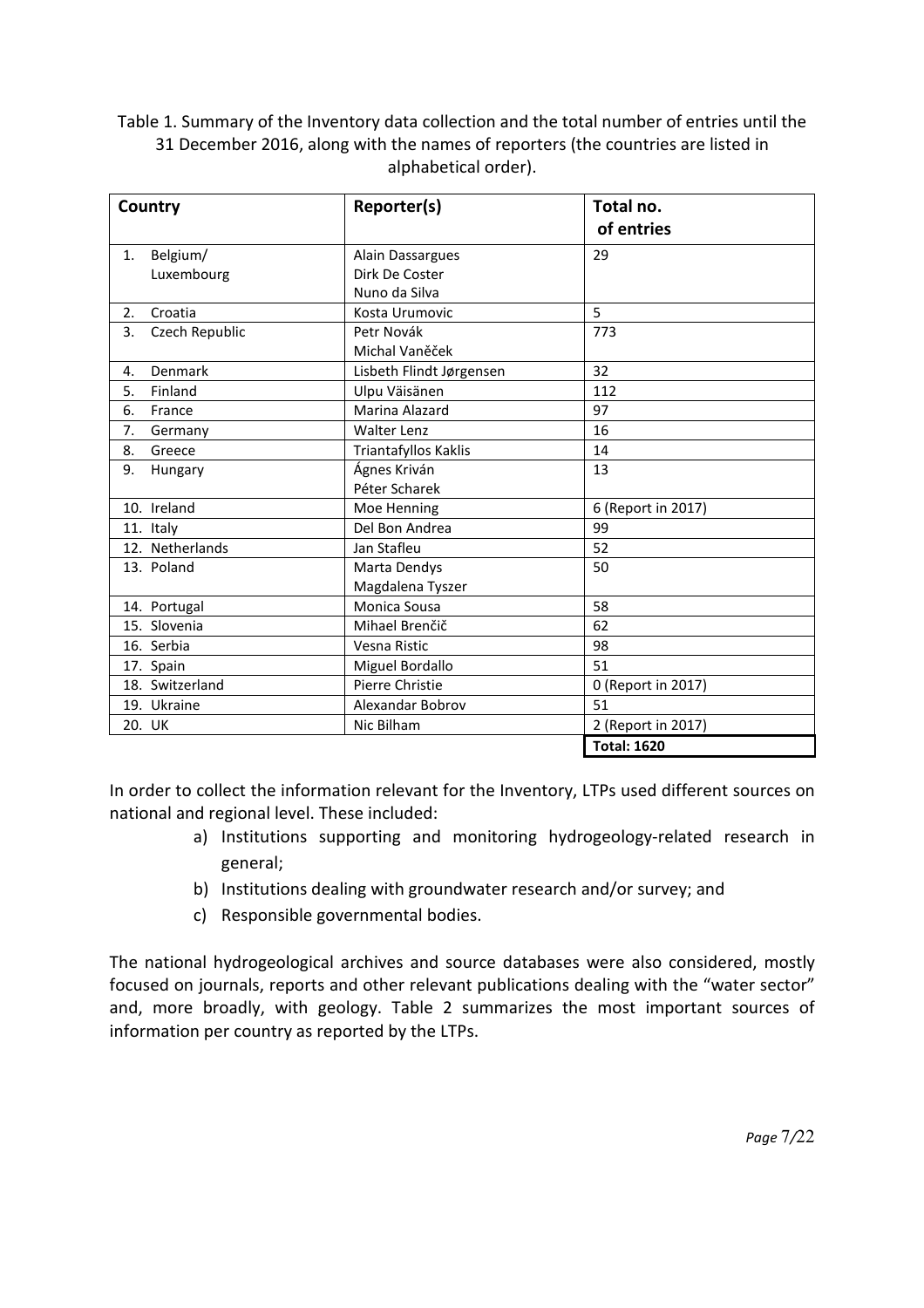| Country                      | <b>Source of information</b>                                                                                                                                                                                                                                                                                                                                                                                                                                                                                                                                                                                                                                                                               |  |  |  |  |
|------------------------------|------------------------------------------------------------------------------------------------------------------------------------------------------------------------------------------------------------------------------------------------------------------------------------------------------------------------------------------------------------------------------------------------------------------------------------------------------------------------------------------------------------------------------------------------------------------------------------------------------------------------------------------------------------------------------------------------------------|--|--|--|--|
| 1.<br>Belgium/<br>Luxembourg | Hydrogeological Database of Wallonia<br>www.map.geoportail.lu<br>$\bullet$<br>$\bullet$<br>DOV-Vlaanderen<br>www.pch.public.lu<br>Smart Geotherm<br>www.belgium.iah.org<br>www.atlas-belgique.be<br>www.integraalwaterbeleid.be<br>www.dov.vlaanderen.be<br>www.eau.public.lu<br>www.geobru.irisnet.be<br>www.environnement.public.lu<br>٠                                                                                                                                                                                                                                                                                                                                                                 |  |  |  |  |
| 2. Croatia                   | Croatian geological survey (HGI-CGS)<br>٠<br>Faculty of Mining Geology and Oil engineering (RGNF), University of Zagreb<br>$\bullet$<br>Croatian waters (Hrvatske vode) d.d.<br>$\bullet$<br>Groundwater monitoring was conducted by a few experts from GHI-CGS, and also from<br>$\bullet$<br>Croatian waters<br>Local water management companies<br>$\bullet$                                                                                                                                                                                                                                                                                                                                            |  |  |  |  |
| 3.<br>Czech<br>Republic      | Section of Deputy Prime minister for<br>Czech Hydrometeorological Institute<br>$\bullet$<br>$\bullet$<br>Geofond<br>Science, Research and Innovation<br>Ministry of the Environment of the<br>Geopub<br>Czech Republic<br>Information Register of R&D result<br>$\bullet$<br>Ministry of the Industry and Trade of<br>The Central Register of R&D projects<br>$\bullet$<br>the Czech Republic<br>National Library of Technology<br>٠<br>Czech Environmental Information<br>National repository of grey literature<br>Agency<br>Nature Conservation Agency of the<br>Czech Republic<br>The Czech Science Foundation<br><b>TACR</b><br><b>Czech Geology Survey</b><br>T. G. Masaryk Water Research Institute |  |  |  |  |
| 4. Denmark<br>5.<br>Finland  | Geological Survey of Denmark<br>$\bullet$<br>Geological Survey of Finland (GTK)<br>HAKKU (archives of Geological Survey<br>$\bullet$<br>$\bullet$<br>University of Helsinki, Finland<br>of Finland)<br>$\bullet$<br>Finnish Environment Institute (SYKE)<br>$\bullet$<br>HELDA (archives of Helsinki University)<br>$\bullet$<br>Regional Centres for Economic<br>OIVA (archives of the Finnish<br>$\bullet$<br>Development, Transport and the<br>Environment Institute)<br>Environment<br>Radiation and Nuclear Safety Authority<br>Regional Water Supply Enterprises<br>Ramboll Finland Oy (Ltd.)<br>$\bullet$                                                                                           |  |  |  |  |
| 6. France                    | French Geological Survey<br>٠<br>www.cordis.europa.eu<br>Websites of universities and research centres<br>www.ades.eaufrance.fr<br><b>Science Direct</b><br>Springer                                                                                                                                                                                                                                                                                                                                                                                                                                                                                                                                       |  |  |  |  |
| 7. Germany<br>8.<br>Greece   | Springer<br>www.umweltbundesamt.de<br>www.bgr.bund.de<br>Institute of Geology and Mineral Exploration<br>Aristotle University of Thessaloniki                                                                                                                                                                                                                                                                                                                                                                                                                                                                                                                                                              |  |  |  |  |
|                              | <b>National Documentation Centre</b>                                                                                                                                                                                                                                                                                                                                                                                                                                                                                                                                                                                                                                                                       |  |  |  |  |

| Table 2. Summary of the most important sources of information per country. |  |  |
|----------------------------------------------------------------------------|--|--|
|                                                                            |  |  |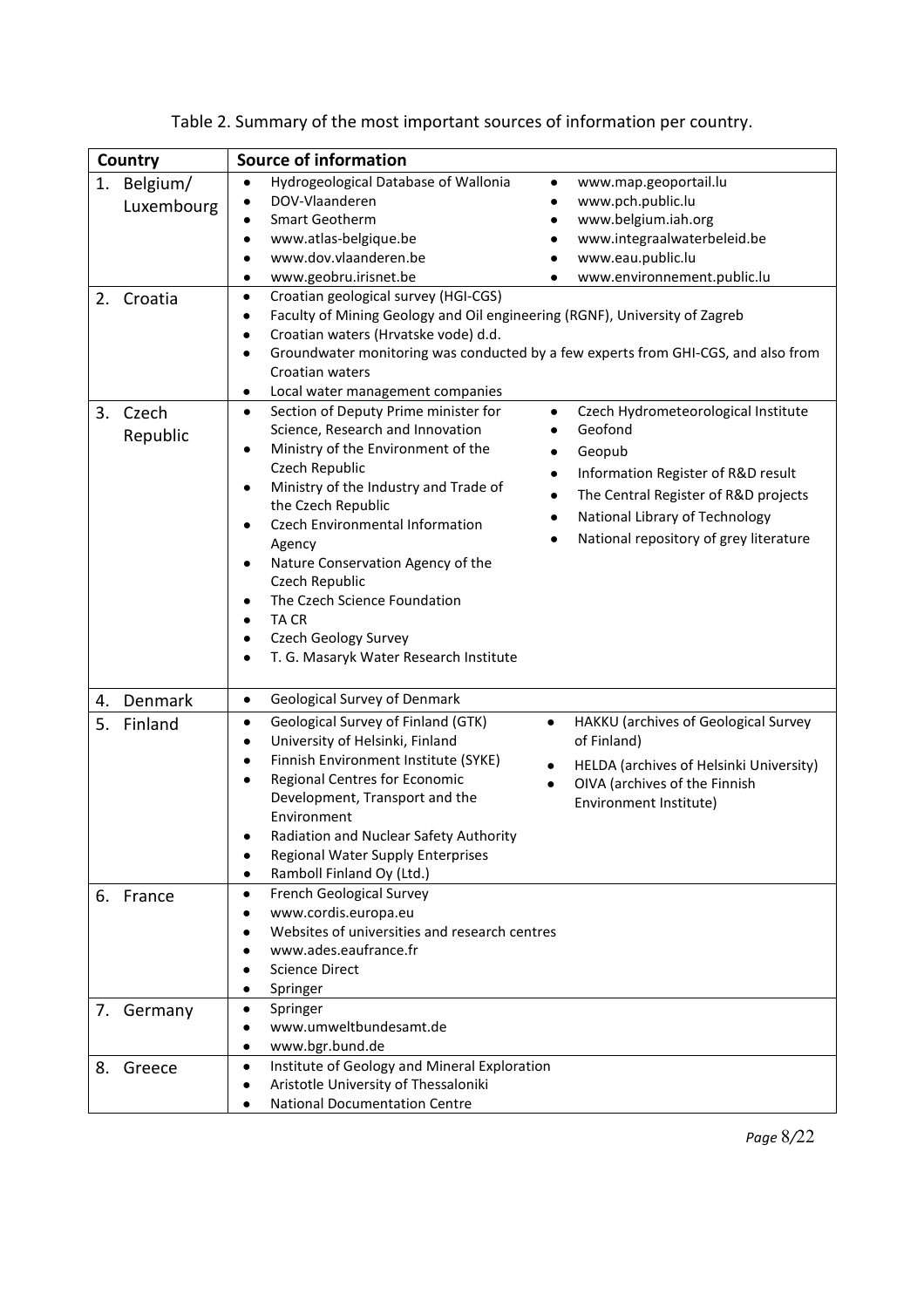|                 | Special Secretariat of Water<br>$\bullet$                                            |  |  |  |  |
|-----------------|--------------------------------------------------------------------------------------|--|--|--|--|
| 9. Hungary      | Geological and Geophysical Institute of Hungary<br>٠                                 |  |  |  |  |
|                 | Ministry of Environment<br>٠                                                         |  |  |  |  |
|                 | Acta Geologica Hungarica<br>٠                                                        |  |  |  |  |
|                 | National Archive of the Office of Mining and Geology<br>$\bullet$                    |  |  |  |  |
| 10. Ireland     | Report in 2017<br>$\bullet$                                                          |  |  |  |  |
| 11. Italy       | ISPRA (National Institute for Environmental Protection and Research)<br>$\bullet$    |  |  |  |  |
|                 | ISTAT (National Statistics Institute)<br>$\bullet$                                   |  |  |  |  |
|                 | IRSA-CNR (Water Research Institute of the National Research Council)<br>$\bullet$    |  |  |  |  |
|                 | Regional and Basin Authorities                                                       |  |  |  |  |
|                 | Italian Journal of Groundwater                                                       |  |  |  |  |
|                 | Italian Journal of Engineering Geology and Environment<br>$\bullet$                  |  |  |  |  |
| 12. Netherlands | Geological Survey of the Netherlands (TNO-GSN)<br>$\bullet$                          |  |  |  |  |
|                 | <b>Deltares</b><br>$\bullet$                                                         |  |  |  |  |
|                 | Alterra<br>$\bullet$<br><b>KWR Watercycle Research</b>                               |  |  |  |  |
|                 | ٠<br>NHI - Netherlands Hydrological Instrument<br>٠                                  |  |  |  |  |
|                 |                                                                                      |  |  |  |  |
|                 | <b>Utrecht University</b>                                                            |  |  |  |  |
|                 | <b>VU University Amsterdam</b>                                                       |  |  |  |  |
|                 | Wageningen University and Research<br><b>Dutch Provinces</b>                         |  |  |  |  |
|                 | Dutch Water Boards                                                                   |  |  |  |  |
|                 | <b>DINOloket</b><br>$\bullet$                                                        |  |  |  |  |
|                 | https://www.nhv.nu/info-stromingen<br>$\bullet$                                      |  |  |  |  |
|                 | http://www.kngmg.nl/njg/<br>$\bullet$                                                |  |  |  |  |
|                 | https://www.h2owaternetwerk.nl<br>$\bullet$                                          |  |  |  |  |
| 13. Poland      | Polish Hydrogeological Survey<br>$\bullet$                                           |  |  |  |  |
|                 | Ministry of Environment<br>$\bullet$                                                 |  |  |  |  |
|                 | Polish Geological Institute<br>$\bullet$                                             |  |  |  |  |
|                 | Chief Inspectorate of Environmental Protection<br>$\bullet$                          |  |  |  |  |
|                 | Universities<br>$\bullet$                                                            |  |  |  |  |
| 14. Portugal    | Universidade dos Açores<br>Universidade de Aveiro<br>$\bullet$                       |  |  |  |  |
|                 | Universidade do Algarve<br>$\bullet$<br>Universidade de Coimbra                      |  |  |  |  |
|                 | Universidade de Lisboa<br>٠<br>Universidade da Covilhã                               |  |  |  |  |
|                 | Universidade Lusíada<br>Instituto Politécnico de Beja<br>Universidade NOVA de Lisboa |  |  |  |  |
|                 | Instituto Politécnico de Castelo Branco<br>Universidade da Madeira<br>$\bullet$      |  |  |  |  |
|                 | Instituto Politécnico do Porto<br>Universidade do Porto<br>$\bullet$                 |  |  |  |  |
|                 | Câmara Municipal do Porto<br>Universidade de Trás-os-Montes e                        |  |  |  |  |
|                 | CCDR-Algarve<br>Alto Douro                                                           |  |  |  |  |
|                 | DGEG - Direção Geral de Energia e<br>APRH - Associação Portuguesa dos                |  |  |  |  |
|                 | Geologia<br>Recursos Hídricos                                                        |  |  |  |  |
|                 | Direção Regional do Ambiente -<br>Centro Hospitalar das Caldas da Rainha             |  |  |  |  |
|                 | Açores<br>International Journals (ExpressSed,                                        |  |  |  |  |
|                 | <b>EMAS Beja</b><br>Journal of Hydrology, Chemie der Erde,                           |  |  |  |  |
|                 | LNEG - Laboratório Nacional de<br>Engineering Geology, Geofísica                     |  |  |  |  |
|                 | Internacional, Journal of Volcanology<br>Energia e Geologia                          |  |  |  |  |
|                 | and Geothermal Research, Agricultural<br>SMAS Ponta Delgada - Serviços<br>$\bullet$  |  |  |  |  |
|                 | Water Management; Chemosphere,<br>Municipais de Água e Saneamento                    |  |  |  |  |
|                 | Science of the Total Environment,                                                    |  |  |  |  |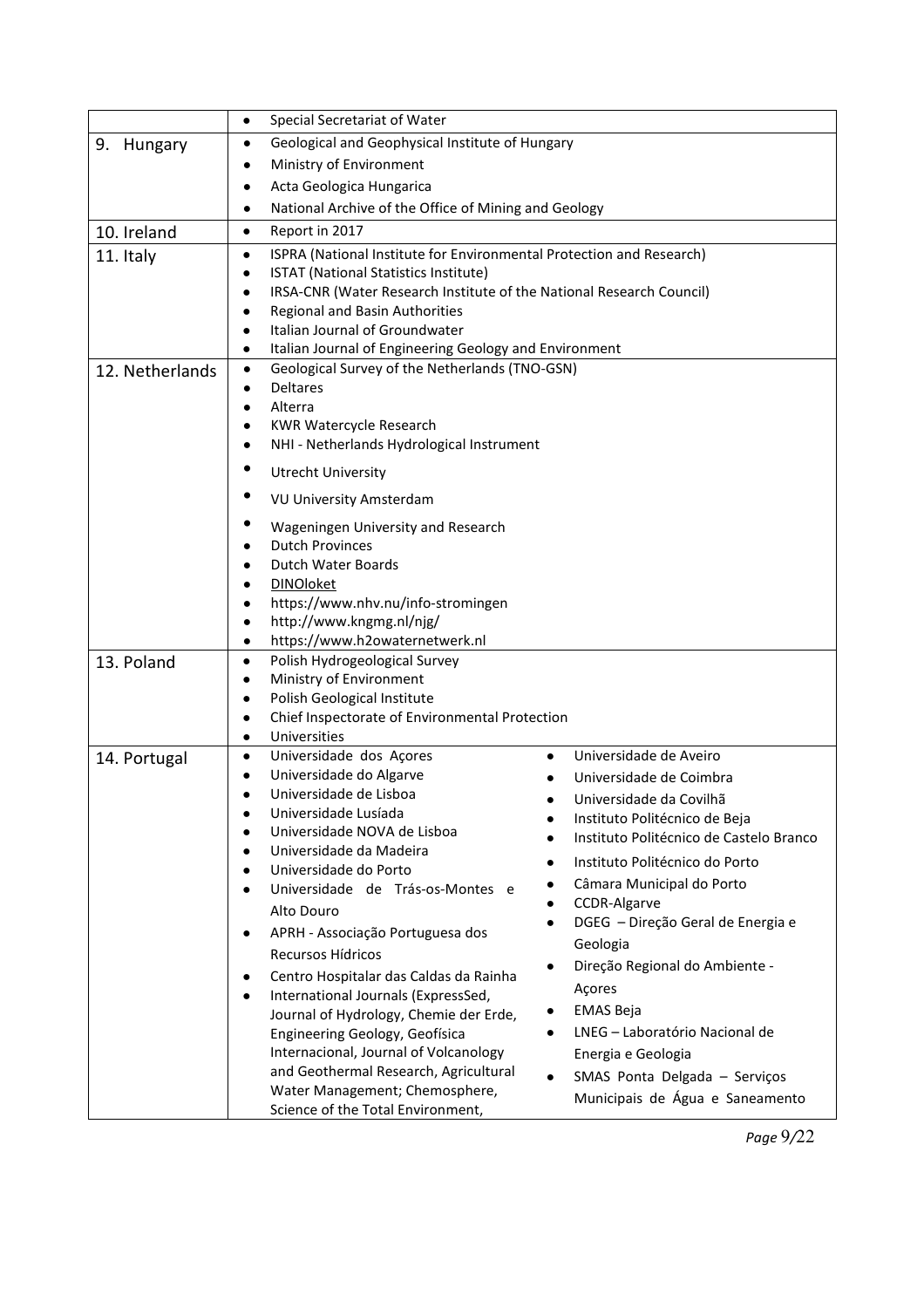|                 | Estuarine, Coastal and Shelf Science,<br>International Proceedings Journals<br>$\bullet$<br>Geothermics, Journal of Geochemical<br>(Procedia Engineering, Procedia Earth<br>Exploration, Applied Geochemistry,<br>Science and Planetary Science,<br>Sensors and Actuators A: Physical<br><b>Materials Today: Proceedings</b><br>Project Report (WAT - Water and<br>National Journals (Recursos Hídricos<br>$\bullet$<br>Territories<br>(APRH), GEONOVAS (APG)                                                                                                                                                                                                                                                                                                                                                                                                                                    |  |  |  |  |
|-----------------|--------------------------------------------------------------------------------------------------------------------------------------------------------------------------------------------------------------------------------------------------------------------------------------------------------------------------------------------------------------------------------------------------------------------------------------------------------------------------------------------------------------------------------------------------------------------------------------------------------------------------------------------------------------------------------------------------------------------------------------------------------------------------------------------------------------------------------------------------------------------------------------------------|--|--|--|--|
| 15. Slovenia    | Slovenian Geological Survey<br>$\bullet$<br>Ministry of Environment                                                                                                                                                                                                                                                                                                                                                                                                                                                                                                                                                                                                                                                                                                                                                                                                                              |  |  |  |  |
| 16. Serbia      | National journals (Vodoprivreda, Tehnika, Anali Balkanskog poluostrva)<br>$\bullet$<br>International journals (Hydrogeology Journal, Environmental and Earth Science,<br>$\bullet$<br>Archives of Mining Sciences)<br>Papers presented at national and international conferences in the fields of geology and<br>$\bullet$<br>hydrogeology.                                                                                                                                                                                                                                                                                                                                                                                                                                                                                                                                                      |  |  |  |  |
| 17. Spain       | Geological Survey of Spain (IGME)<br>$\bullet$<br>Research Gate platform<br>$\bullet$                                                                                                                                                                                                                                                                                                                                                                                                                                                                                                                                                                                                                                                                                                                                                                                                            |  |  |  |  |
| 18. Switzerland | Report in 2017<br>$\bullet$                                                                                                                                                                                                                                                                                                                                                                                                                                                                                                                                                                                                                                                                                                                                                                                                                                                                      |  |  |  |  |
| 19. Ukraine     | <b>EA UAG</b><br>$\bullet$<br>Institute of Geological Sciences of NAS of Ukraine (Geological journal)<br>Institute of Geology<br>$\bullet$<br>Taras Schevchenko National University (Bulletin of Taras Shevchenko National<br>University, Series "Geology")<br>Oles Honchar Dnipropetrovsk National University (Dnipropetrovsk University bulletin.<br>$\bullet$<br>Geology, geography)<br>State Geological Survey of Ukraine<br>State Scientific-Production Enterprise "State Informational Geological Fund of Ukraine"<br>V.N. Karasin Kharkiv National University (V.N. Karasin Kharkiv National University<br>Bulletin, series "Geology, Geography, Ecology")<br>M.P.Semenenka Institute of Geochemistry, Mineralogy and Ore Formation of NAS of<br>Ukraine (Geochemistry and Ore Formation Journal)<br>Maksymovych Scientific Library<br>$\bullet$<br>Vernadsky National Library of Ukraine |  |  |  |  |
| 20. UK          | Report in 2017                                                                                                                                                                                                                                                                                                                                                                                                                                                                                                                                                                                                                                                                                                                                                                                                                                                                                   |  |  |  |  |

In order to classify the data according to the research and knowledge classes (Figure 1), information gathered from universities and research institutes were ranked as Class 1 or Class 2 data. The information gathered from the regional authorities were valued as Class 3 and Class 4 data. The overall entries are mostly related to Class 3 and Class 4. The reason for that, as pointed out by most of the LTPs, was that they were focused on publications and data sources which are not available through the well-known and accessible data bases (e.g. Web of Science or Scopus) and mostly belong to Class 1 and Class 2 in order to avoid copying already publicly available databases. The topics of the data covered the wide range of publications grouped in several relevant domains:

- a) National databases;
- b) National and local reports containing facts and data;
- c) Hydrogeological maps;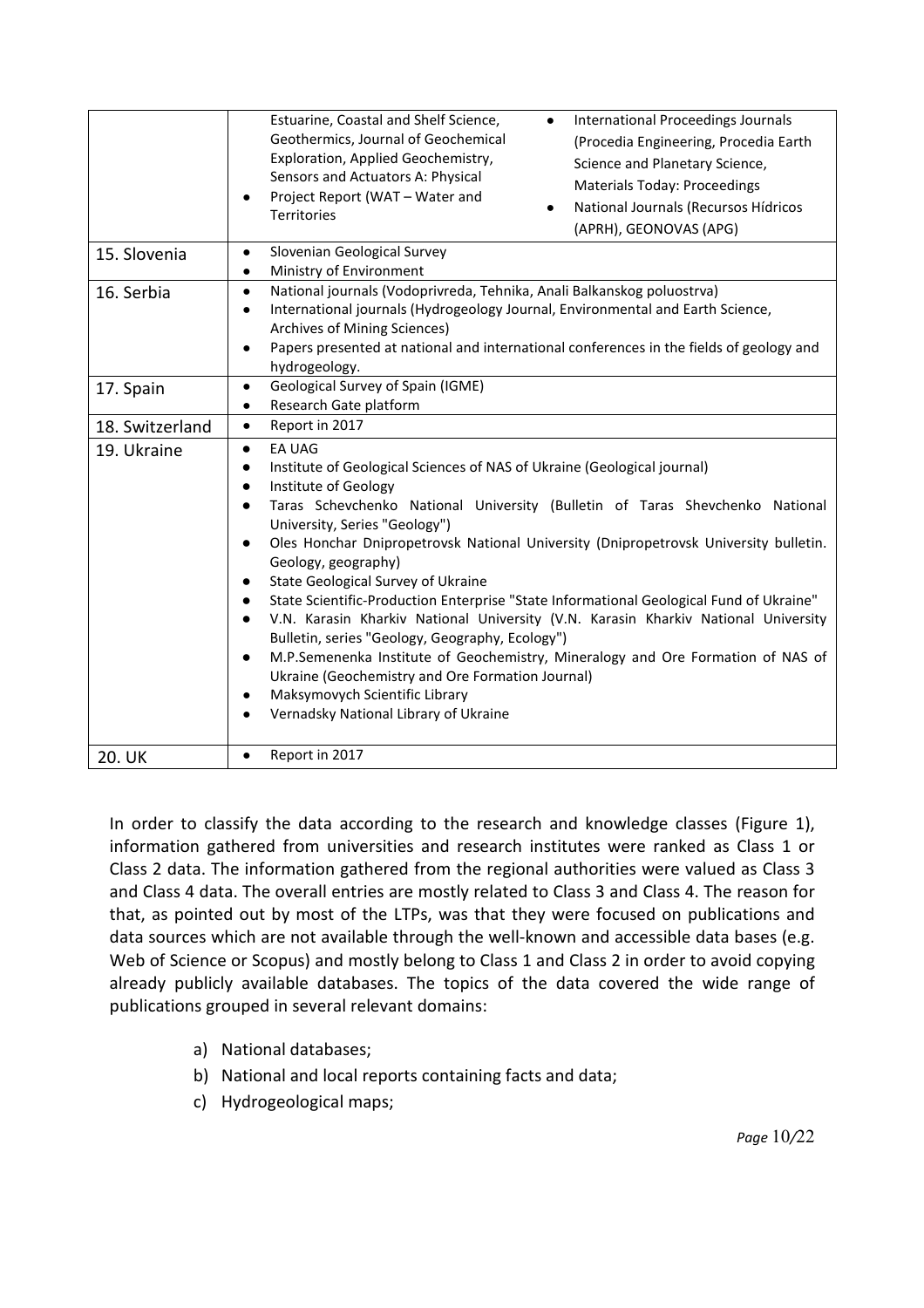- d) Technical reports, guidelines, manuals, etc.;
- e) Books and book chapters;
- f) Position papers and/or important papers on PR journals;
- g) Others.

The number of entries per LTP related to the above mentioned topics are summarized in Table 3. The Ireland, the Switzerland and the UK LTPs will provide their reports in 2017 as already has been explained.

|                        | <b>Topic</b>             |                          |                          |                                                |                          |                          |                          |
|------------------------|--------------------------|--------------------------|--------------------------|------------------------------------------------|--------------------------|--------------------------|--------------------------|
| Country                | a) Databases             | b)<br><b>Reports</b>     | c) Maps                  | d) Technical<br>reports                        | e) Books                 | f) Papers                | g)<br><b>Others</b>      |
|                        |                          |                          |                          | Number of entries reported on 31 December 2016 |                          |                          |                          |
| Belgium/<br>Luxembourg | $\overline{3}$           | 9                        | 4                        | $\overline{2}$                                 | $\overline{2}$           | $\overline{7}$           | $\overline{2}$           |
| Croatia                | $\blacksquare$           | $\overline{\phantom{a}}$ | $\mathbf{1}$             | $\mathbf{1}$                                   | $\mathbf{1}$             | $\overline{2}$           | $\blacksquare$           |
| Czech Republic         | 12                       | 587                      | 11                       | 10                                             | 55                       | $\overline{\phantom{a}}$ | 98                       |
| Denmark                | $\overline{3}$           | 8                        | 4                        | $\overline{\phantom{a}}$                       | $\overline{a}$           | 5                        | 12                       |
| Finland                | $\overline{3}$           | 78                       | 4                        | 15                                             | 10                       | $\overline{2}$           | $\blacksquare$           |
| France                 | $\overline{2}$           | $\overline{2}$           | $\overline{2}$           |                                                | $\mathbf{1}$             | 82                       | 8                        |
| Germany                | $\overline{\phantom{a}}$ | $\overline{4}$           | 3                        | $\Box$                                         | $\overline{a}$           | 9                        | $\blacksquare$           |
| Greece                 | $\mathbf{1}$             | 10                       | $\overline{a}$           | $\overline{\phantom{a}}$                       | $\overline{a}$           | $\overline{a}$           | $\overline{3}$           |
| Hungary                | $\overline{2}$           | 8                        | $\overline{3}$           | $\overline{\phantom{a}}$                       | $\overline{a}$           | $\frac{1}{2}$            | $\bar{\phantom{a}}$      |
| Ireland                |                          |                          |                          | Report in 2017                                 |                          |                          |                          |
| Italy                  | 5                        |                          | $\overline{3}$           | $\mathbf 1$                                    | $\overline{a}$           | 87                       | $\overline{3}$           |
| Netherlands            | $\overline{4}$           | 20                       | 21                       |                                                |                          |                          | $\overline{7}$           |
| Poland                 | $\overline{a}$           | 16                       | 6                        | 9                                              | 17                       | $\blacksquare$           | $\overline{2}$           |
| Portugal               | $\blacksquare$           | $\blacksquare$           | $\blacksquare$           | $\mathbf{1}$                                   | $\overline{\phantom{a}}$ | 48                       | 9                        |
| Slovenia               | $\mathbf{1}$             | 3                        | $\overline{\phantom{a}}$ | 6                                              | 10                       | 42                       | $\blacksquare$           |
| Serbia                 | $\mathbf{1}$             | $\overline{7}$           | $\overline{\phantom{a}}$ | $\blacksquare$                                 | $\overline{3}$           | 87                       | $\overline{\phantom{a}}$ |
| Spain                  | $\overline{4}$           | $\overline{\mathbf{4}}$  | $\mathbf{1}$             | $\overline{3}$                                 | 5                        | 28                       | $\overline{4}$           |
| Switzerland            | Report in 2017           |                          |                          |                                                |                          |                          |                          |
| Ukraine                | 9                        | 12                       | 6                        | $\blacksquare$                                 | $\overline{\phantom{a}}$ | 24                       | $\blacksquare$           |
| UK                     | Report in 2017           |                          |                          |                                                |                          |                          |                          |

Table 3. Summary of the data sources with the numbers of entries reported by the LTPs.

The barriers for finding and collecting data (e.g. confidential, copyright issues, language, etc.) as well as gaps in finding the information differ from country to country and are presented for each country separately. The countries are listed in alphabetical order: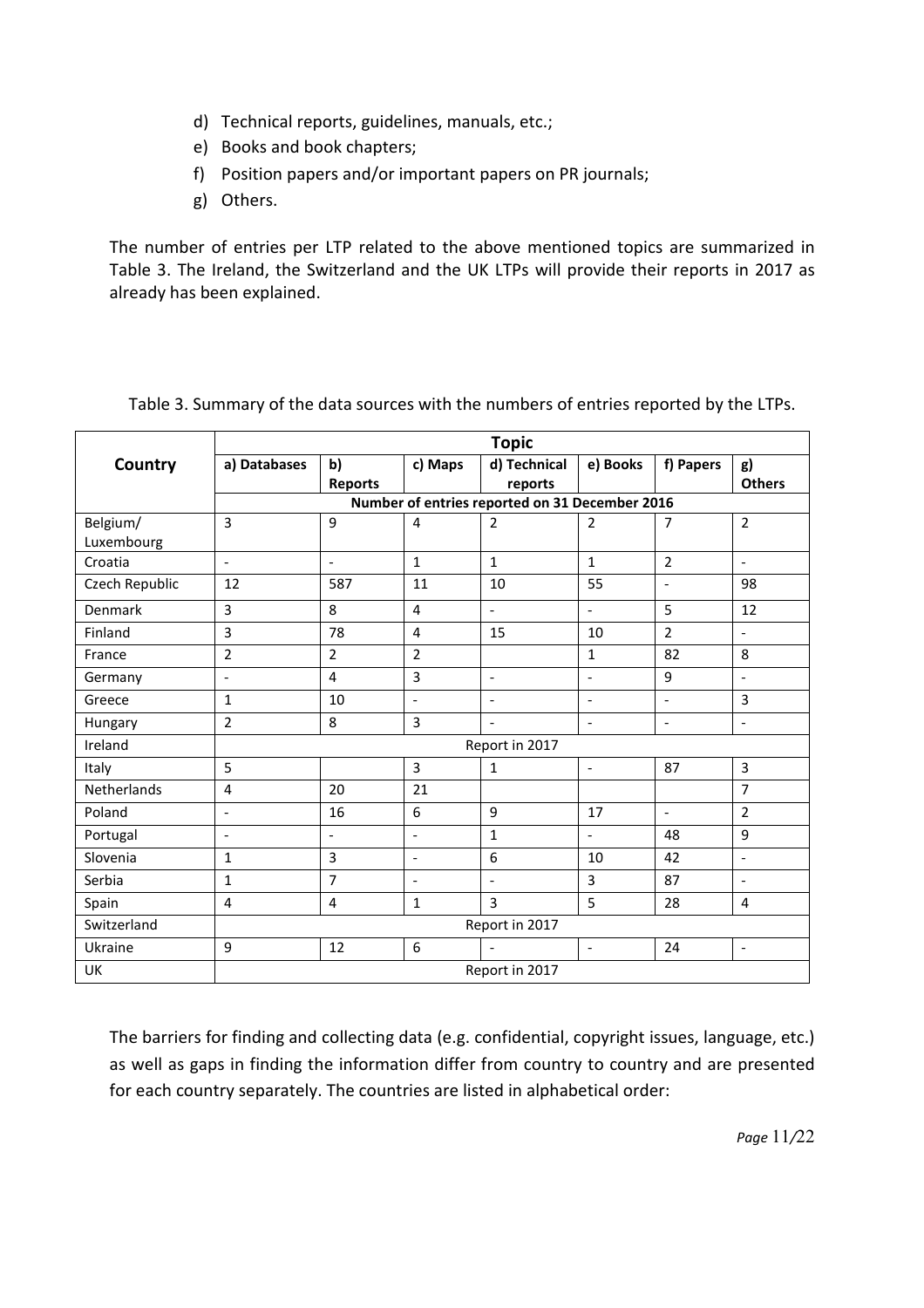## 1. BELGIUM & LUXEMBOURG

#### **Barriers:**

- a) Belgium at national level: Groundwater is a regional matter in Belgium. Data concerning groundwater for Belgium as a whole are outdated;
- b) Belgium-Wallonia: The main issue is to find data in English, there is a lot of information existing in French. It was said clearly during the EIGR workshop in Sevilla that priority should be given to documents written in English. Due to the limited time for metadata input to EIGR, the expert started with those data records;
- c) Belgium-Flanders: Reports are mostly in Dutch. Data of consulting companies are generally confidential and therefore, not available to public;
- d) Belgium-Brussels: Reports are in French and/or Dutch. Data of consulting companies are generally confidential and therefore, not available to public;
- e) Luxembourg Reports are in French. Data of consulting companies are generally confidential and therefore, not available to public.

#### **Gaps:**

- a) Belgium-national: Groundwater is a regional matter in Belgium, fractioning the information making data gathering more complex and difficult to have a whole picture.
- b) Belgium-Wallonia: There is no gap to find the data. But, on the contrary, the system should be available and customized to allow main organizations dealing with hydrogeology data and reports to feed and populate EIGR.
- c) Belgium-Brussels: Groundwater being a regional matter in Belgium and Brussels being part of Flanders geographical region, but a region politically independent, creates even further difficulties to gather information.
- d) Luxembourg Major gaps are identified and further information will be collected by the end 2016.

## 2. CROATIA

#### **Barriers:**

There are some problems with obtaining data from national water company since there is no publicly available database. All the data were obtained through personal connections. Other input data were collected from Croatian scientific database (www.bib.irb.hr)

## **Gaps:**

It would be good to have a national groundwater data and research database available to public.

### 3. CZECH REPUBLIK

#### **Barriers:**

a) The main obstacle for populating EIGR with relevant groundwater related records is the abundancy of data. In the Czech Republic, there are available literally tens of thousands groundwater related outcomes, mostly site specific hydrogeological survey reports or evaluations;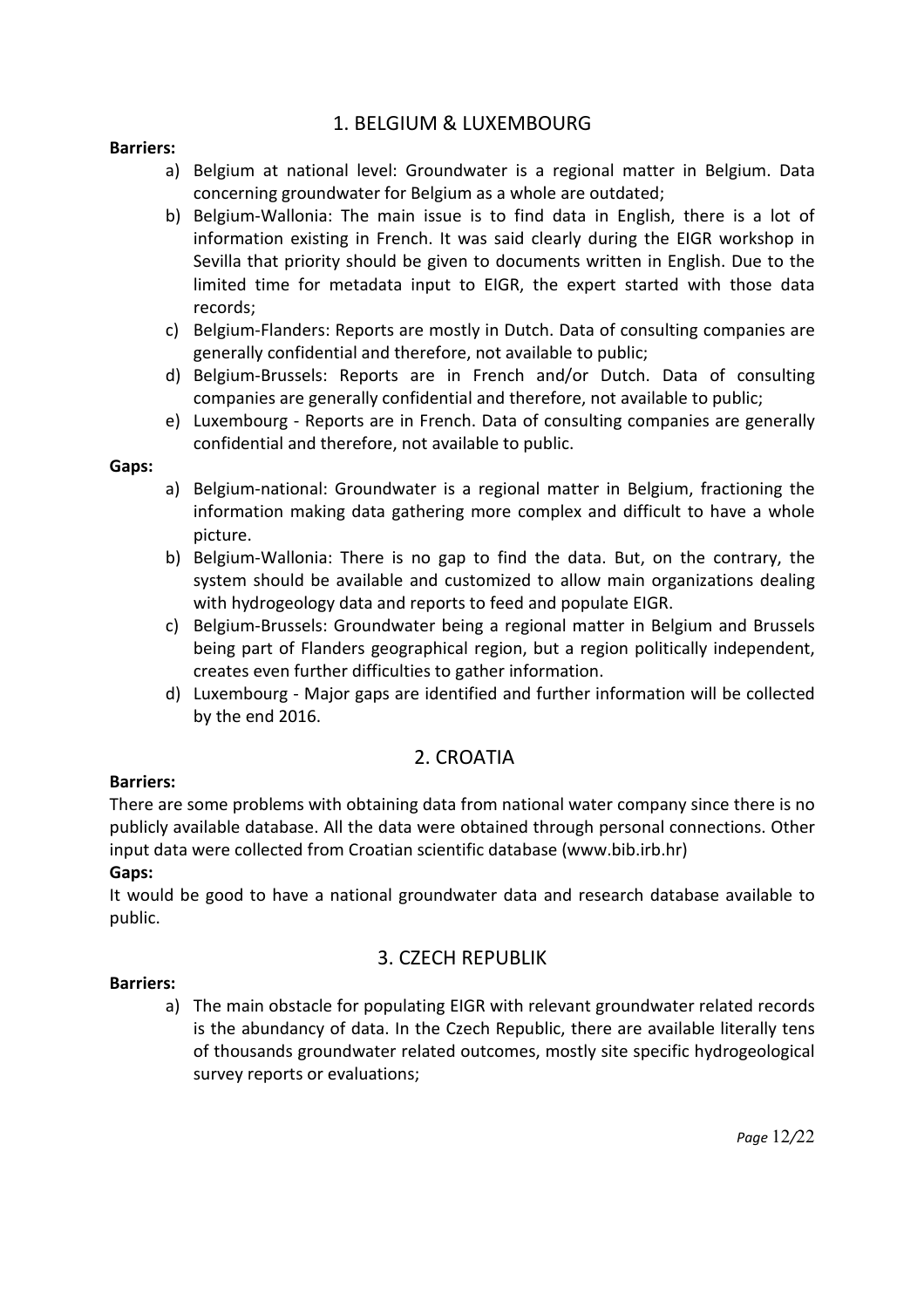- b) The main task is not to find the data, but to sort them and select what to incorporate into the EIGR;
- c) Czech is the dominant language of data and it is questionable whether these might be useful for those who cannot speak Czech.

#### **Gaps:**

Due to the Czech Republic regulatory framework, virtually every groundwater related survey or research report should be submitted to the Czech Geological Survey archive. We believe unless some kind of government backed agreement is adopted, it is unrealistic to enter the complete archive in the EIGR.

## 4. DENMARK

#### **Barriers:**

No critical barriers have been identified so far. All relevant information is available on the internet, but there are constraints on what information can be used due to copyrights. **Gaps:**

Major gaps in finding the information haven't been reported. The main concern is the big amount of information in Denmark and with the limited resources only a part of data (most relevant) can be stored to the inventory.

## 5. FINLAND

#### **Barriers:**

- a) The barriers are copyright issues, including limitations for commercial purposes;
- b) Using data for other purposes, e.g. scientific research, teaching or quotation, the original knowledge/text need to be mentioned.

#### **Gaps:**

Gaps are not identified. A lot of data are freely available from public databases. Up to now there were no problems to find data for EIGR.

## 6. FRANCE

#### **Barriers:**

- a) Copyright: The main barrier to find data is the restriction related to copyrights for scientific papers (more than 90% of the publications). Most of the papers are available online in pdf format via the Research Gate network, but the legality of this access is not clear. That is why, so far, the expert did not provide the link toward these pdfs when available;
- b) Authenticated access: Data related to groundwater in France are freely available via the ADES database. However, for national security reasons, the user must register first. The access to the geographical coordinates of the information is possible only after being identified and authorized. For the FATE database as well, the user must be authorized before having access to the data.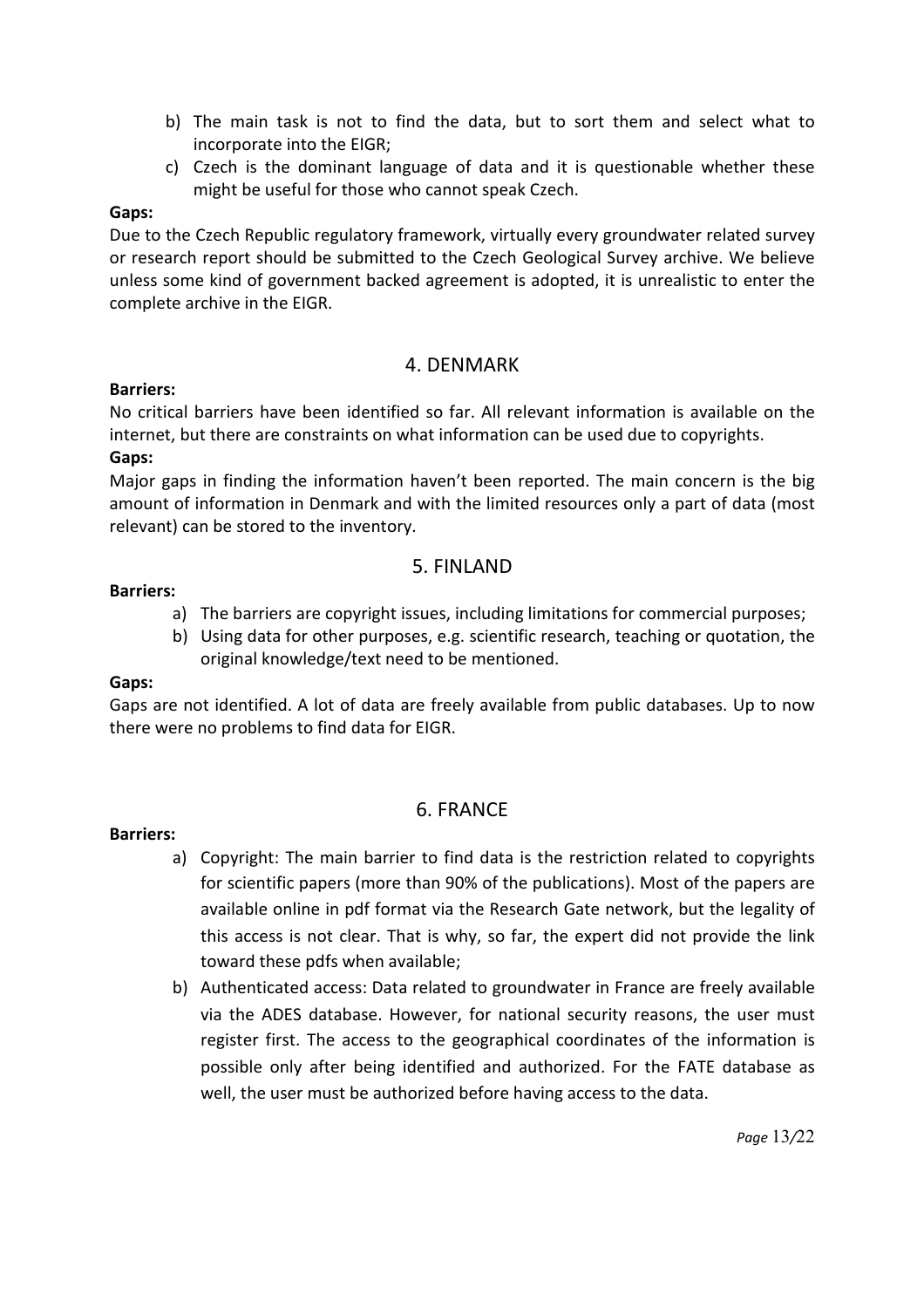- c) Language: As the instruction was to gather information in English as far as possible, a lot of technical reports were not integrated in the EIGR as they are exclusively in French. The ADES database searching tool is also in French.
- d) Data format: One of the main issues when looking for data is that whenever data are available/published in the literature, it is in the form of text, tables in the text or pictures and cannot be readily extracted or used. A very valuable tool would be the possibility for authors to upload their publication as well as their dataset in the form of spreadsheets.

#### **Gaps:**

Finding information on a specific area is complicated as most of the keywords are related to the topics, the tools, the context, the name of the study site etc. but rarely the geographic area. This is why it is very valuable to provide the map tool within the EIGR. It will help finding information and visualize the location.

## 7. GERMANY

**Barriers:** No barriers. **Gaps:** No gaps.

## 8. GREECE

#### **Barriers:**

- a) The main problem in finding data is the copyright and the license needed to upload the data to EIGR;
- b) Most of the public-sector bodies that are responsible for the execution of a study do not publicise the final study. In this case we can collect only the title and the person of contact who is responsible at each department;
- c) It was not possible to upload details for each project but only a general synopsis of it at "abstract" section due to the lack of information.

#### **Gaps:**

EIGR is very detailed in presenting all types of data that are collected and can provide many choices in categorising regarding the final result. The main problem is to have access to data in some critical sections of public sector. This sector delivers data each year for studies that were depicted and this can give us some critical details regarding the groundwater research. Therefore personal communication should be made with the companies that have produced these reports in order to obtain the data.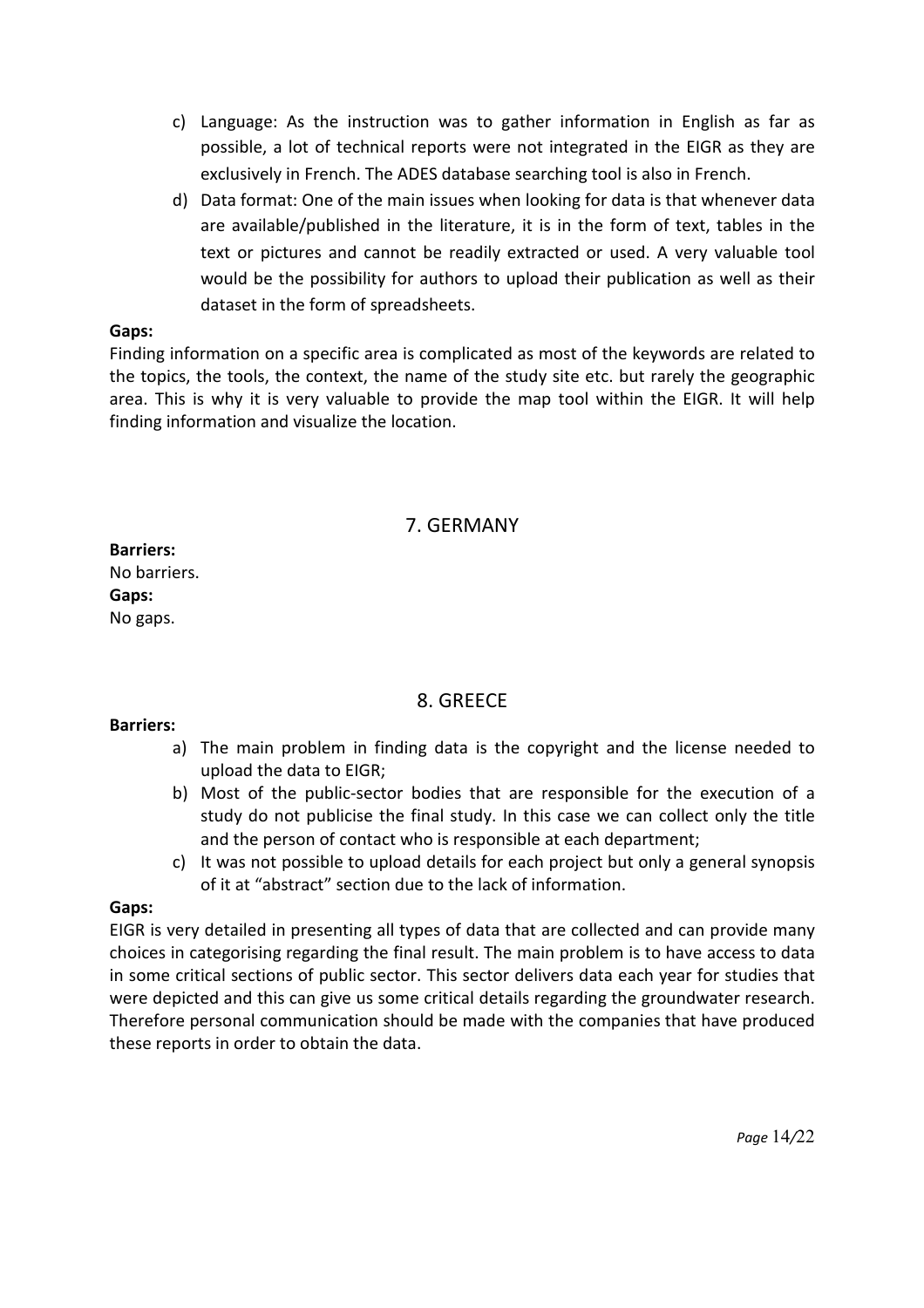## 9. HUNGARY

#### **Barriers:**

- a) The hydrogeological data in Hungary are scattered among different institutions on national, regional and local level;
- b) Only the public archives are open for the research and data collection.

#### **Gaps:**

No gaps.

#### 10. ITALY

#### **Barriers:**

- a) Technical reports (such as those related to regional or provincial projects) are not easy to access (specific application must be submitted) and, often, they are available only in hardcopy format;
- b) The fact that some journals or some documents are not free, therefore data required to complete satisfactorily EIGR entry form cannot be retrieved;
- c) Evaluation of the relevance of the identified source.

#### **Gaps:**

- a) In several cases, having to request for information to holders or owners of a specific source, some time may pass before being answered;
- b) It would be appropriate in the EIGR entry form if a memo field is made available, in which report missing information, corrections or additions to make, or even explain why certain information is not available. This field should only be visible to the user in charge of filling the form and to database managers;
- c) The ultimate aim would be to identify quickly records to be modified, especially when the number of records added overstep the order of tens or hundreds.

### 11. IRELAND

#### **Barriers:** Will be reported in 2017. **Gaps:** Will be reported in 2017.

### 12. NETHERLANDS

#### **Barriers:**

a) Hydrogeology research is spread out between various institutes (Deltares, TNO, KWR), national and regional authorities such as the twelve Provinces and the 22 Water Boards, companies and universities. However, the Netherlands are in a very good position since most of the data and many of the models (borehole descriptions, data from monitoring wells, 3D hydrogeological models) are concentrated in a single national database and publicly available;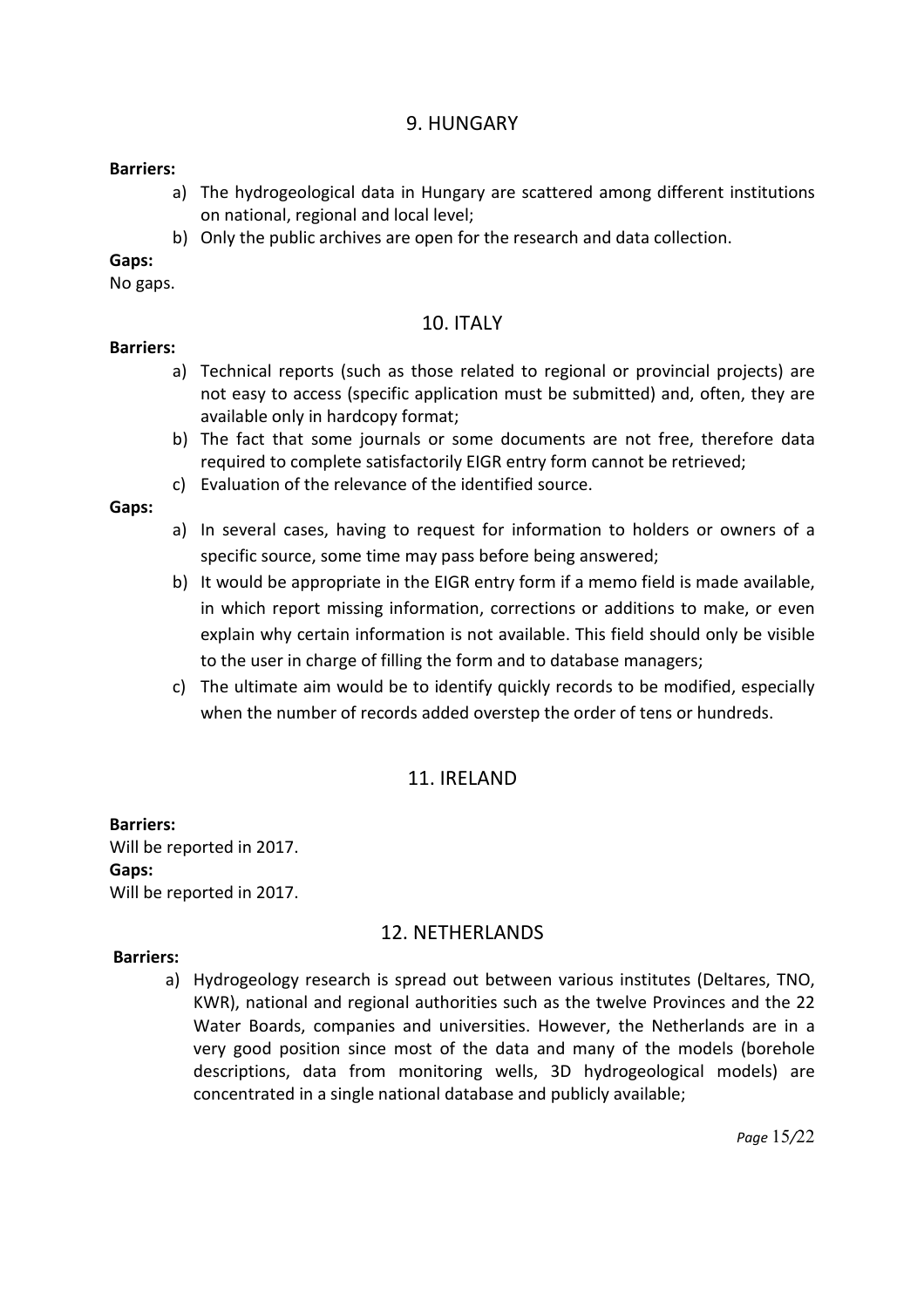- b) Long waiting times and slow communication with professional contacts;
- c) The language used in most material is either Dutch or English. The use of Dutch may be, of course, problematic for users from other countries (besides Flanders).

#### **Gaps:**

- a) Selection of the most important papers and reports that are relevant for KINDRA, since the amount of material is enormous;
- b) An important question is if KINDRA should aim at building a database including scientific research published in peer-reviewed papers and in QA- passed reports, or should focus on the publicly available data and models. Our recommendation is to pursue the latter option, since for instance Scopus has already indexed the former.

## 13. POLAND

#### **Barriers:**

- a) Population and data entry in accordance with the intellectual property or copyrights of official portals of national branches and institutions associated with groundwater;
- b) To distinguish the relevance of the documents;
- c) Unavailability of certain publications;
- d) The relatively small amount of resources also had data (even the title) in other language than Polish.

#### **Gaps:**

Perhaps, it is worth considering the introduction for branches and institutions in EU Member States obligation to include in their elaborations, reports, guidebooks, informants etc. additional title (and abstract of publication) in a foreign language, best in English. Currently, this type of solution is widely used in publishing companies of scientific journals and certainly supports the flow of information and exchange of experiences between scientists from different countries - not only in Europe, but even in the world. An obligatory indication of the titles also in English, will contribute to the better integration of activities by the EU members and associated countries in the field of groundwater management.

## 14. PORTUGAL

#### **Barriers:**

- a) The main barrier to find data is the access to international journals, the majority of which have paid access. As the national expert is based at the University of Porto, this was easily overcome.
- b) All articles are copyrighted.
- c) In a wider search it was found that many national resources lack some necessary information (e.g. publication date, information related to the authors, abstract, etc).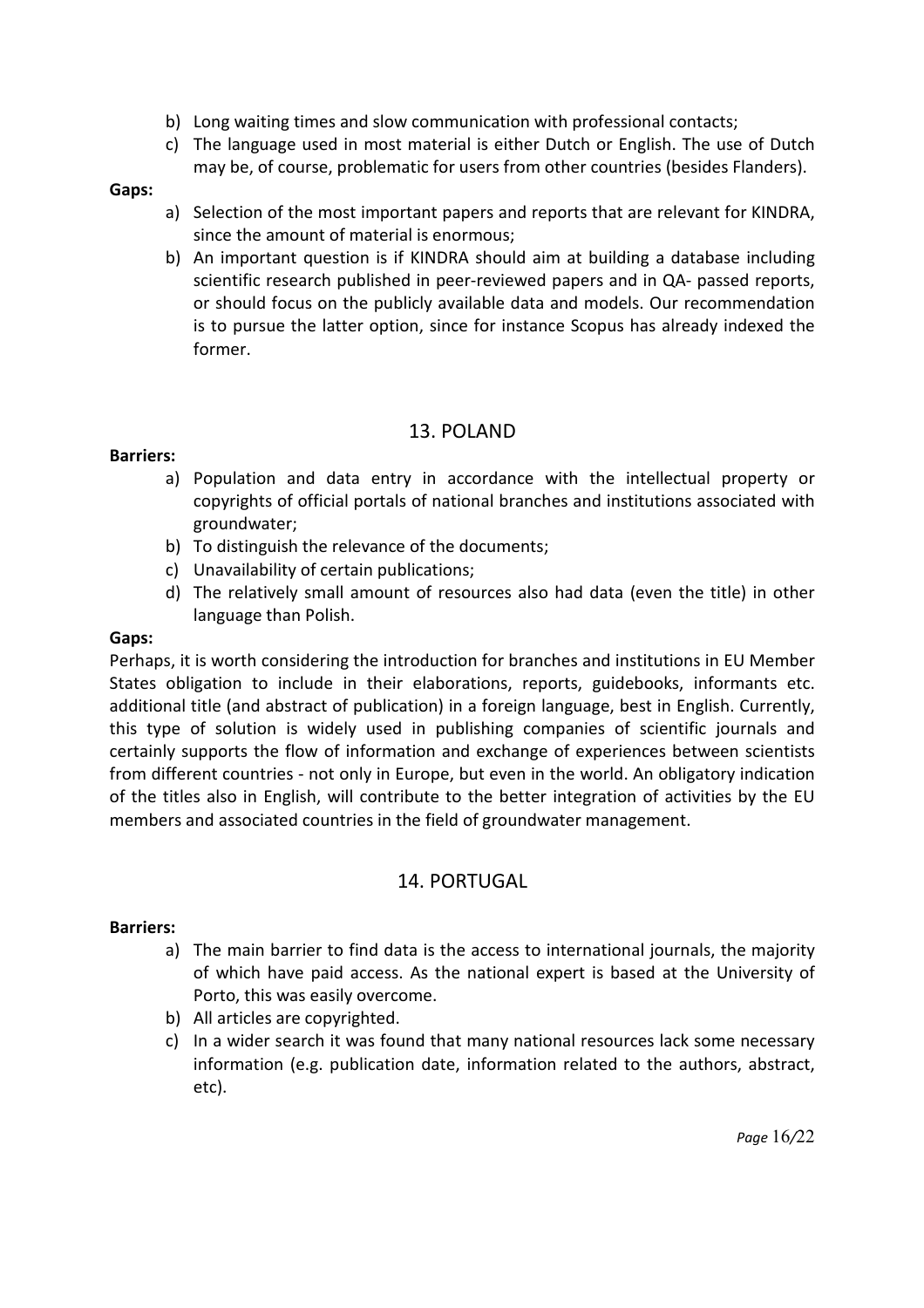d) Some data are not easily transposed to EIGR (e.g. data from SNIRH - Sistema Nacional de Informação de Recursos Hídricos – National Information System of Water Resources).

#### **Gaps:**

The data selection focused mainly on international journals. The resources have been chosen in order to cover several subjects related to hydrogeology/ groundwater. As it was said previously, in a wider search it was found that many national resources lack some necessary information (*e.g.* publication date, information related to the authors, abstract, etc).

## 15. SERBIA

#### **Barriers:**

- a) The major problem was associated with reports prepared in the national language and those that had no abstracts in either the national language or English. The authors of these reports were generally too busy with their day-today activities to prepare information on particular reports, and to do so in English. A large number of researchers do not know English well enough to produce information about a report in English and relay such information for entry into the KINDRA inventory. As such, a translator would have to be engaged.
- b) Another problem is that studies are generally prepared for a client, who is the owner of the study. Consequently, the owner's consent would have to be obtained for entry of information into the inventory. In most cases, the owner is not a hydrogeologist and does not view the KINDRA project as a hydrogeologist would.
- c) Ultimately, there is the matter of confidentiality whether the data contained in the reports can be entered into the inventory or not.

In summary, the major problem is lack of time for authors to prepare information about hydrogeological reports, followed by language and confidentiality issues.

### **Gaps:**

- a) One of the shortfalls of the inventory is that the listing of countries does not include Serbia. We overcame this problem by typing in Serbia. Given that there was no "Serbia" option, it is likely that the information entered by Serbia was integrated with that of other countries, possibly the Czech Republic. Should be checked!
- b) There were also issues with data input and editing, primarily in the case of abstracts (copy/paste from Word). We will handle these issues by subsequently correcting/formatting the abstracts in the KINDRA inventory.
- c) A person will have to be hired full-time or part-time to enter hydrogeological research information next year. This person would focus solely on information gathering and input, and needs to be a hydrogeologist with a good knowledge of English.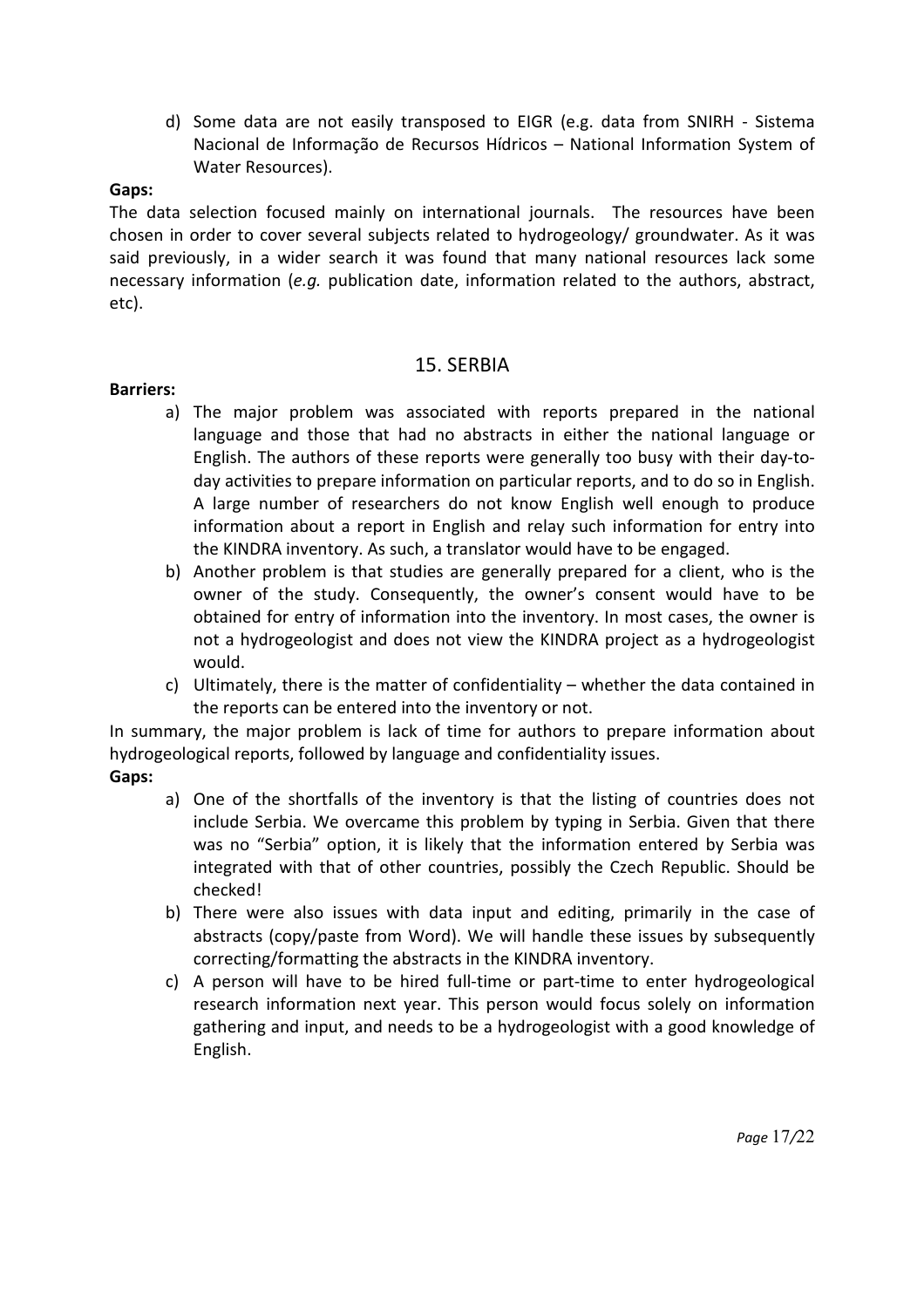#### 16. SLOVENIA

#### **Barriers:**

- a) From hydrogeological point of view, Slovenia is well explored, however data in published sources are available in journals, monographs and internet sources. These are representing only a relatively small share of the total existing data and results.
- b) Large part of hydrogeological data are available in the unpublished reports. An estimated 80% of the total data on the national basis are covered in the unpublished reports, only 20 % of data are available in the public data sources. This is valid especially for hydrogeological investigations performed before the year 2000. After 2000, due to the implementation of the new Water Law which requires that certain information must be available to the public, situation has changed, however large part of the data remains non-accessible. In the recent years, there has been an important improvement in the availability of data collected at state level, monitoring performed by the Environmental Agency of Slovenia. Archive of data for groundwater levels (intergranular aquifers) and spring discharges obtained after the World War Second is available online. Qualitative data on monitoring at the state level, which were performed in the last ten years are also online are available. The Agency is also giving online access to its reports produced in the recent years.
- c) The Geological Survey of Slovenia is the most important institution producing hydrogeological data. This institution has the biggest hydrogeological archive in the state which is well developed and organised (archive is totally digitised with several thousands of archival units). The archive of Geological Survey of Slovenia does not have the official status of the public archive. The archive includes reports from the past, even some old written documents from the Austrian-Hungarian Monarchy. However, the archive is closed for the public, archival units are freely available only for the members of the Survey. For the public, the archive is difficult to access. In case of interest by an outsider person, the decision on the accessibility is made on the fact whether the requested data or reports were obtained through public funds. According to the valid legislation, results from publicly funded research must be accessible. Very often access is declined due to interpretation that research was not financed by the public funds. Public funds are interpreted strictly and only as research founded through the state programs; research supported from other public sectors is often not interpreted as financed from public funds (e.g. waterworks and public water supply enterprises).
- d) Similar situation can be found also in other institutions which are archiving hydrogeological data and results. Contrary to the Geological Survey of Slovenia their archives are not well developed and evidence for the reports are weak. Special situation is in the case when hydrogeological reports are produced by private enterprises; usually these reports are not accessible to the public. Reasons for these are that their hydrogeological work is performed for private enterprises which are not allowing access to their data.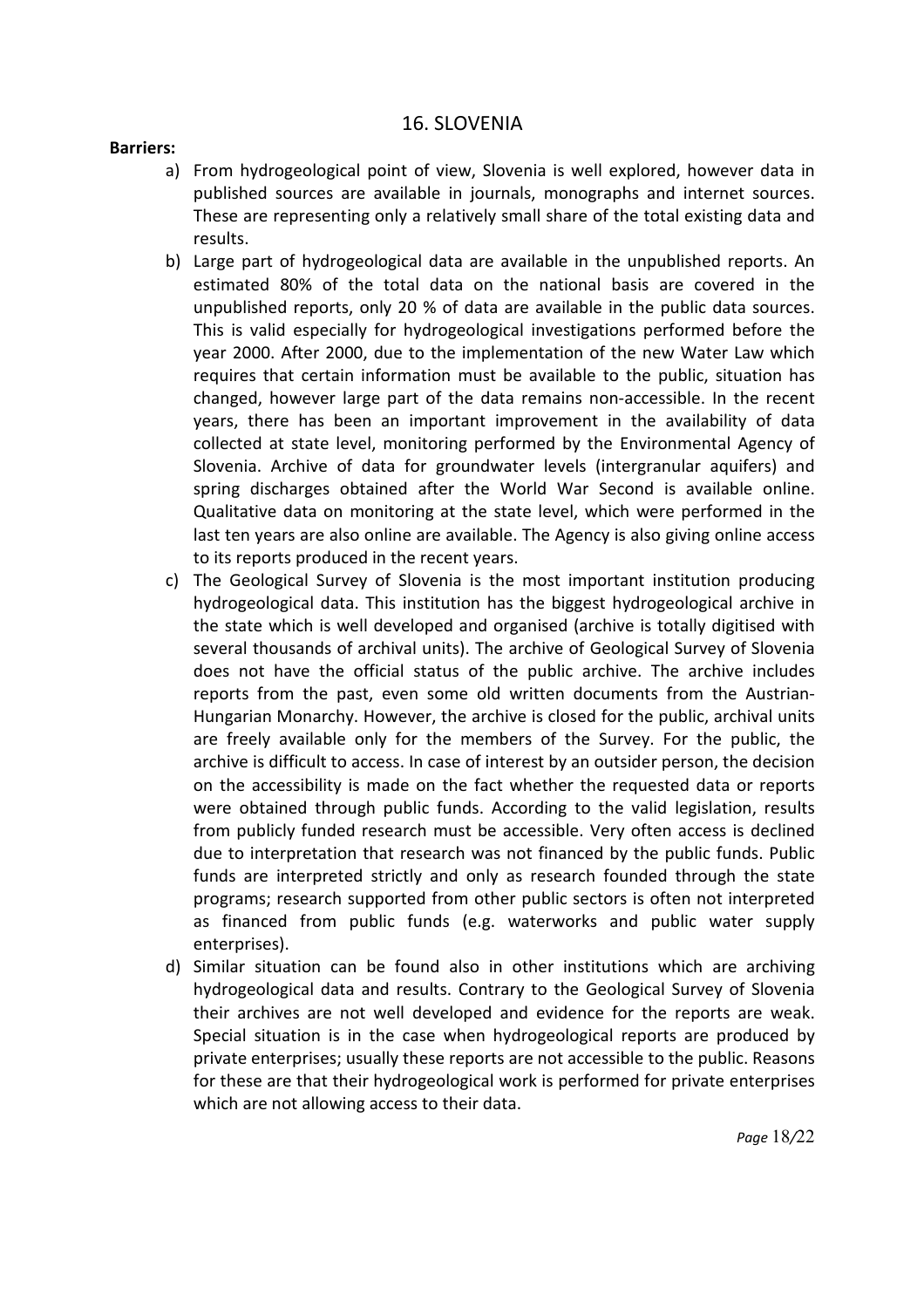e) Accessibility and limitations of the hydrogeological data is related also to the publications. In the past, hydrogeological research was published in journals Geologija, Materials and Geoenvironment, and Acta Carstologica, and occasionally, also in several other journals; some of them are no more existing. Results were published also in some of the monographies as independent works (rarely) or as book chapters. There is no review on Slovenian hydrogeological bibliography, the overview on hydrogeological data, results and interpretation is possible only based on the expert's knowledge.

#### **Gaps:**

- a) During the KINDRA national workshop the problem of data accessibility was intensely discussed. General opinion of the expert was that public institutions must be improved the accessibility to data in their repositories. It was also pointed out that the initiative on the discussion about data availability must be indicated at the state level, and data must be available and accessible to the public, regardless of whether the research was financed on public funding or not.
- b) In Slovenia, the review and overview of the past and recent hydrogeological research are urgently needed. There is also a need to collect data on hydrogeological bibliography. Construction of the proper hydrogeological data base is possible only based on these activities.
- c) The expert suggests KINDRA to initiate discussion on the public availability of hydrogeological data and results at an EU level. It will help a lot if the access to hydrogeological knowledge will be promoted through the legislation defined at an EU level.
- d) Present approach of KINDRA for entering of data into the data base is based on the expert's knowledge involved in the project. It is advisable to initiate activities on national hydrogeological bibliographies and systematic studies on the hydrogeological publications as well as data sources.
- e) During the KINDRA national workshop there was also an extensive discussion on hydrogeological terminology and the problems related to these were identified as twofold. First is hydrogeological terminology in national language. The second one is international hydrogeological terminology where certain terms/words are not equivocally defined causing problems in interpretation of legislation and in the communication between different professions. The expert strongly suggests initiating this discussion.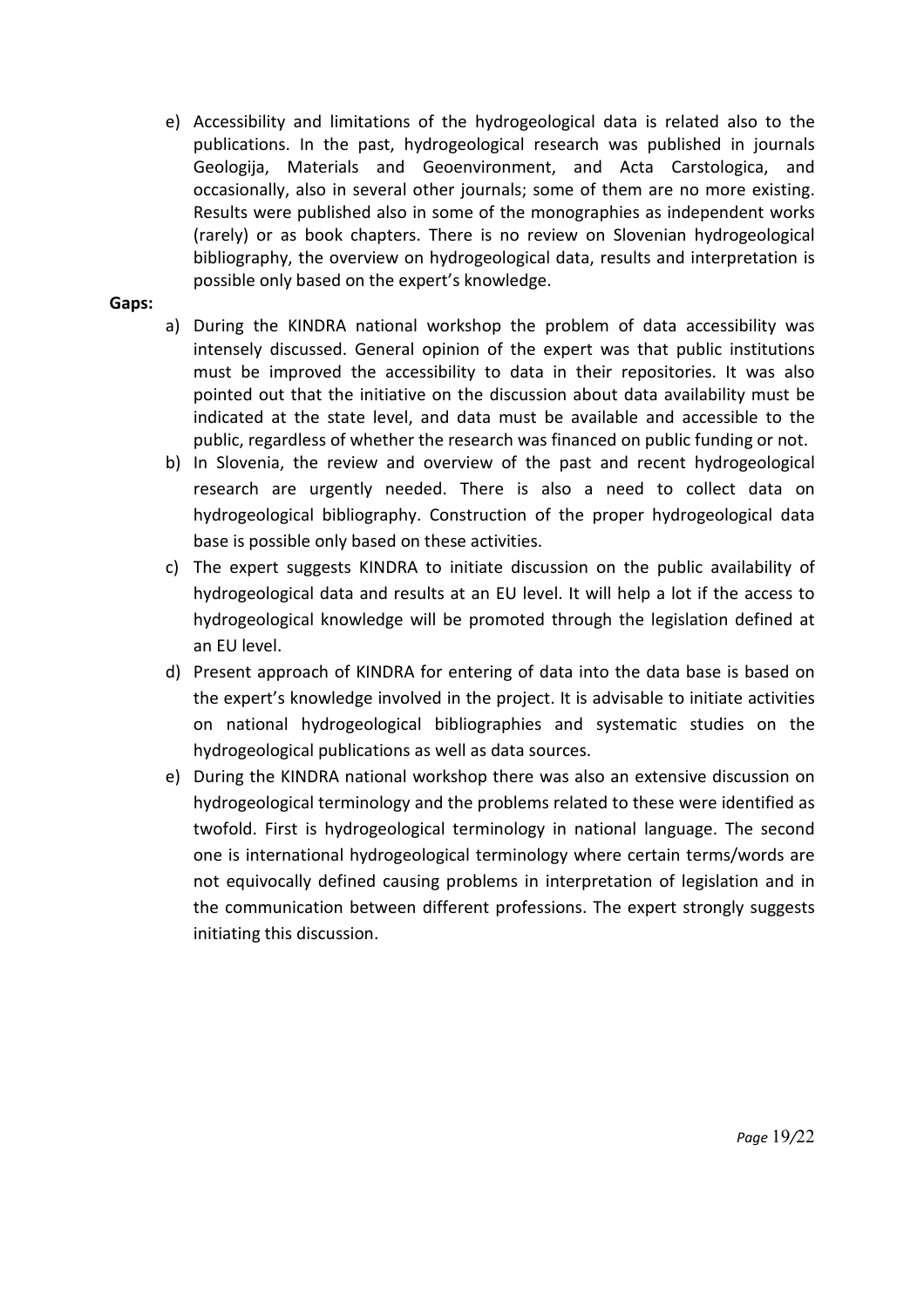## 17. SPAIN

#### **Barriers:**

No barriers.

#### **Gaps:**

The included information is just a small part of the total existing hydrogeological information (both in the research and knowledge categories) in Spain. It comprises some of the open existing documentation of the Geological Survey of Spain, some selected papers from the main research groups, and some of the publicly accessible data and reports from the national and regional administrations. There is still quite a lot of information that should be included in the inventory. Fortunately, much public information are available. No information has been included that carries a cost, such as some manuals, guides or IGME books.

### 18. SWITZERLAND

**Barriers:** Will be reported in 2017. **Gaps:**

Will be reported in 2017.

### 19. UKRAINE

#### **Barriers:**

Main barriers are language and time. **Gaps:** No gaps.

20. UK

**Barriers:** Will be reported in 2017. **Gaps:** Will be reported in 2017.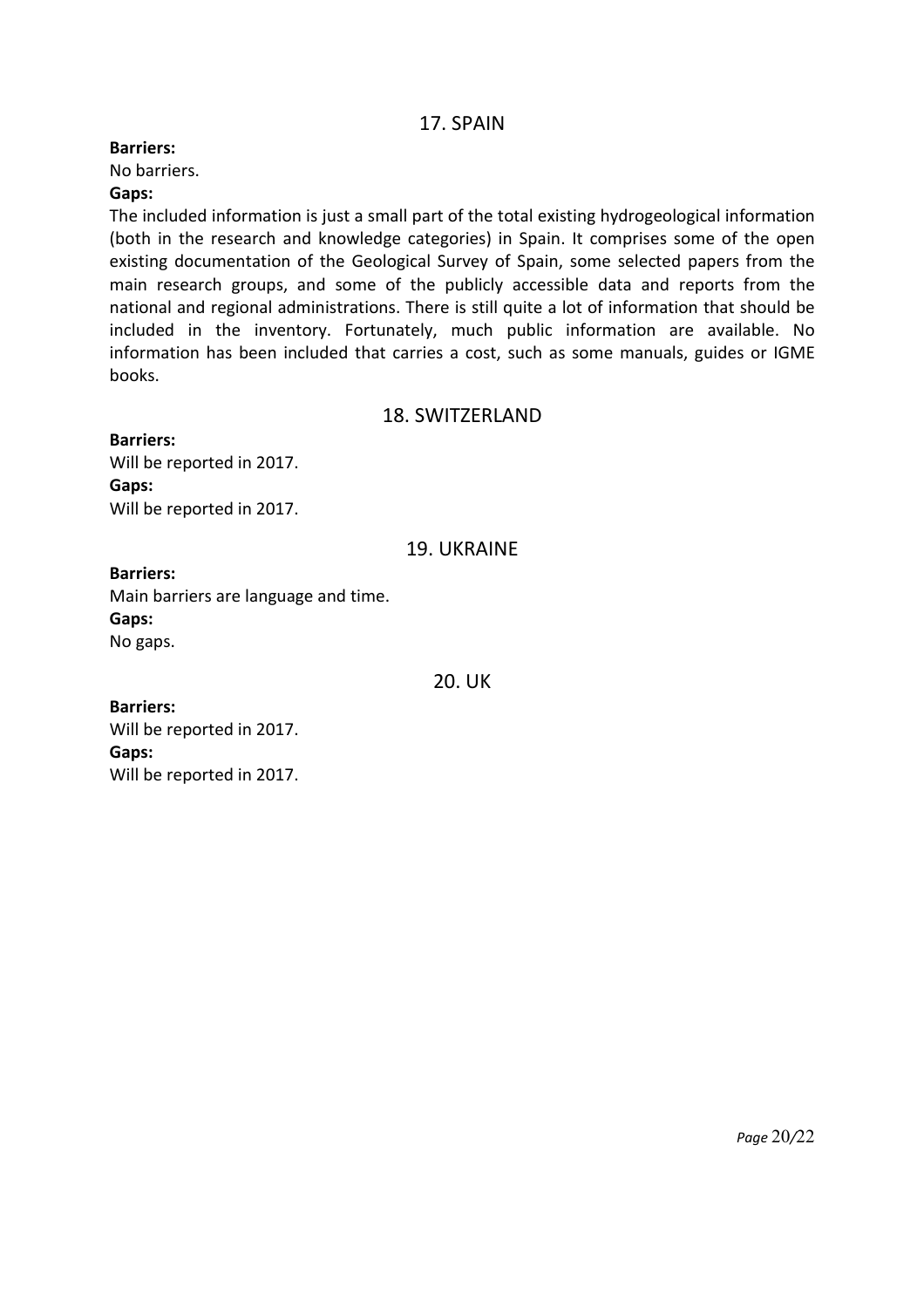## **4. SUMMARY AND CONCLUSIONS**

The main outcomes from the KINDRA Country Reports can be summarised as follows:

- 1. The time required for one entry varies a lot from expert to expert (15-45 minutes). The collection of data and arrange them for the correct upload to the Inventory (e.g. literature studies, visits to various institutes and companies dealing with hydrogeology) took most of the experts working hours, especially for the publications on national languages which needed the translation of the relevant parts to English (e.g. abstract).
- 2. In order to collect the information relevant for the population of the Inventory, LTPs used different sources on national and regional level. These sources included:
	- Institutions supporting and monitoring hydrogeology-related research in general (e.g. Ministry of Environment);
	- Institutions dealing with groundwater research and/or survey (e.g. Geological Surveys);
	- Responsible governmental bodies (e.g. Nature Conservation Agency);
	- Hydrogeological archives and source databases;
	- Journals.
- 3. In order to classify the data LTPs used predefined classification of research and knowledge classes:
	- Class1 Articles in peer reviewed journals occurring in WoS or Scopus databases only;
	- Class2 Conference proceedings, monographs, book chapters etc. Found in WoS or Scopus extended databases (all entries);
	- Class3 Reports from research projects, National technical journals etc. with internal or external QA (identified by EFG experts);
	- Class4 Reports, data reports, popular journals, newsletter etc. with no certain QA (identified by EFG experts).

The overall entries are mostly related to class 3 and class 4. The reason for that was that National experts were focused on publications and data sources which are not available through the well-known and accessible data bases (e.g. Web of Science or Scopus) and mostly belong to Class 1 and Class 2 in order to avoid copying already publicly available databases.

- 4. The topics of the data covered the wide range of publications grouped in several relevant domains:
	- National databases;
	- National and local reports containing facts and data;
	- Hydrogeological maps;
	- Technical reports, guidelines, manuals, etc.;
	- Books and book chapters;